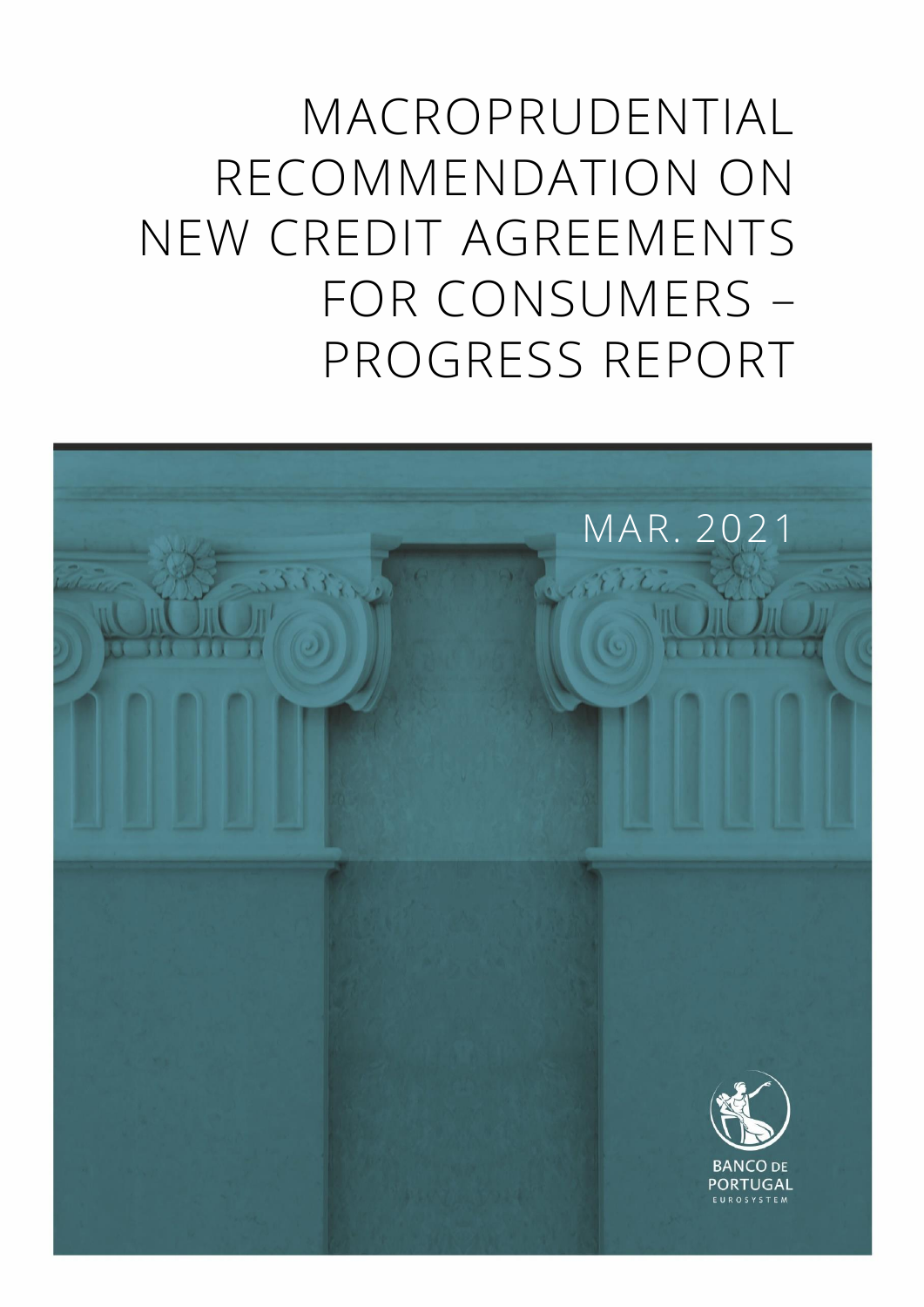Lisbon, 2021 • [www.bportugal.pt](file://///bdp.pt/dfs/dcm/grupos/DCMPI/Ativo/Publicacoes/Relatorios/Novo%20layout%202018/Template/www.bportugal.pt)

Cut-off date: 31 December 2020.

Macroprudential Recommendation on new credit agreements for consumers – progress report **•** Banco de Portugal Rua Castilho, 24 | 1250-069 Lisbon **•** www.bportugal.pt **•** Edition Financial Stability Department **•** Design Communication and Museum Department | Design Unit **•** Translation International Relations Department | Translation Unit **•** ISSN 2184-5387 (*online*)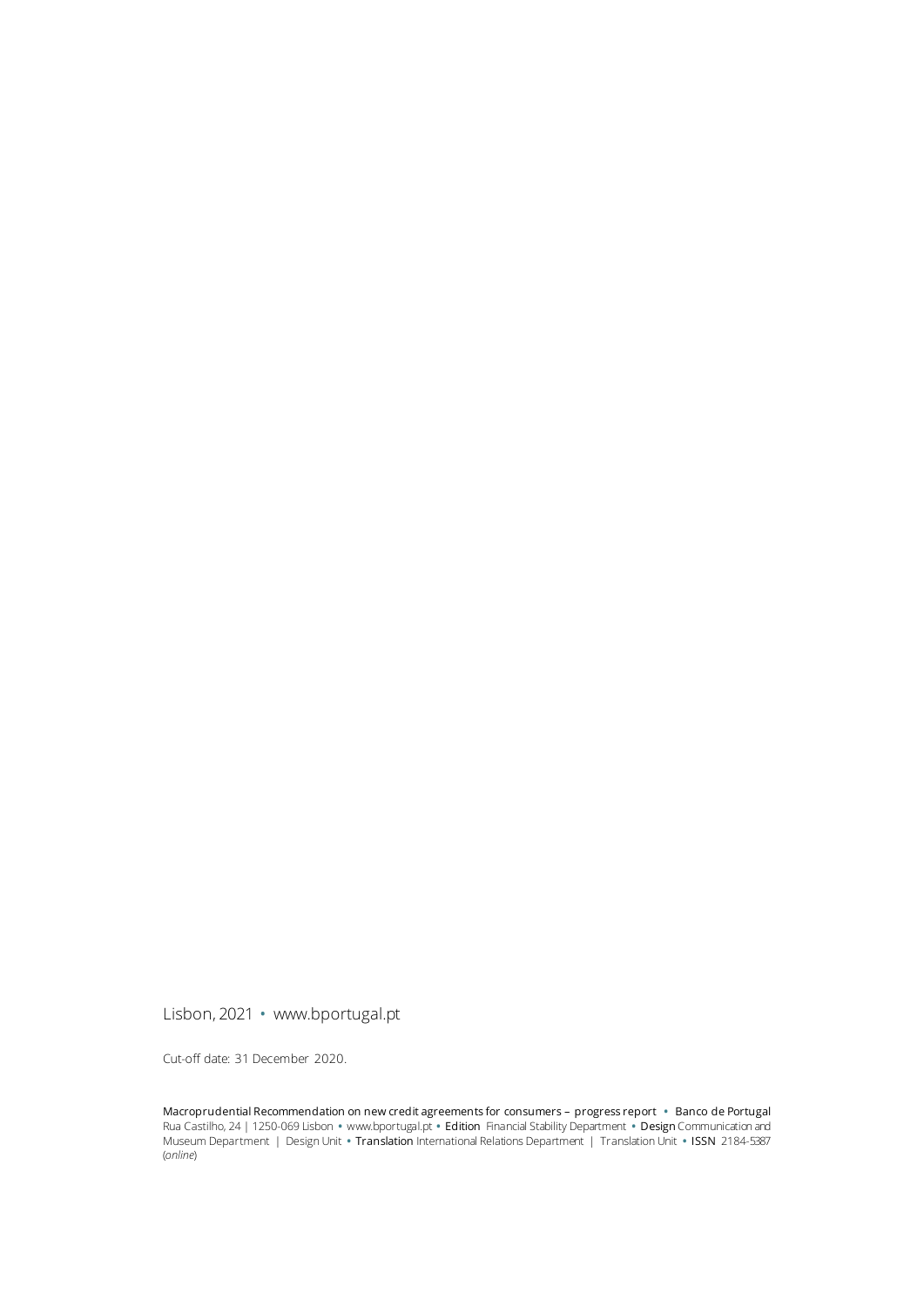## Contents

[Executive summary](#page-4-0) **| 3**

- **1** [Framework for the macroprudential Recommendation in 2020](#page-6-0) **| 5**
- **2** Assessment [of the degree of implementation of the Recommendation](#page-10-0) **| 9**

**3** Assessing [the efficacy of the macroprudential recommendation using an](#page-21-0)  [integrated micro-macro model](#page-21-0) **| 20**

[References](#page-26-0) **| 25**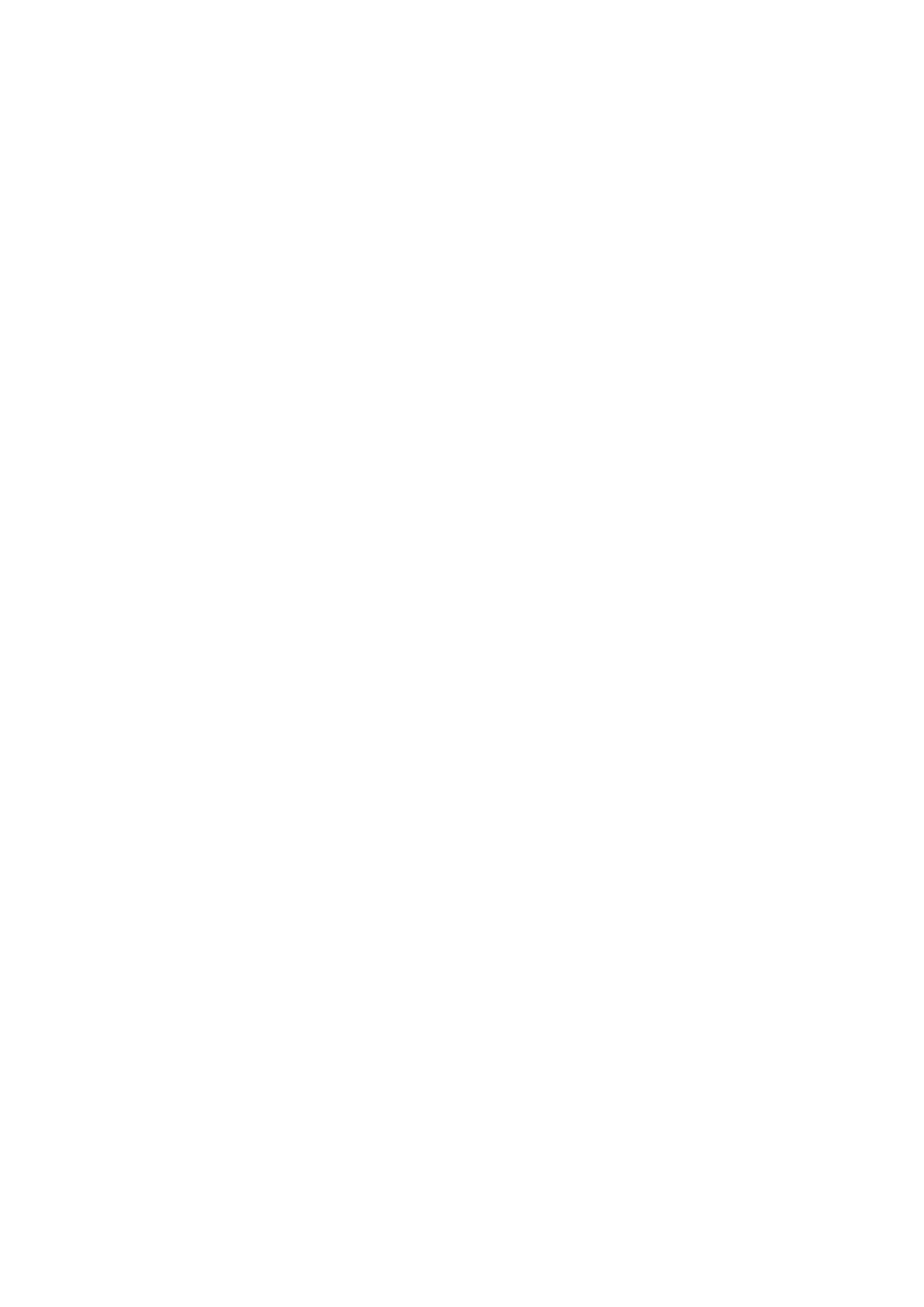## <span id="page-4-0"></span>Executive summary

In its capacity as the macroprudential authority, the Banco de Portugal aims to mitigate the buildup of systemic risk within the financial system and thus contribute to preserve financial stability. This objective is pursued through its macroprudential policy strategy. To this end, in July 2018 a Recommendation was introduced, targeting new credit agreements concluded with consumers (hereinafter 'Recommendation'). This measure was implemented in the form of a recommendation targeting a number of credit standards that institutions must comply with in borrowers' creditworthiness assessments. The purpose of the Recommendation is to promote the adoption of prudent credit standards, strengthening institutions' resilience and borrowers' access to sustainable financing, thereby preventing arrears situations.

2020 was characterised by an acute shock associated with the COVID-19 pandemic. Therefore, in comparison with 2019, it was crucial: (i) to ensure that households had access to the necessary liquidity to prevent arrears situations in the short term, and (ii) to anchor medium-term credit standards. Hence, over the course of 2020 it was assessed whether the design and calibration of the Recommendation remained appropriate, and whether there was any interference with other measures taken at national and international level, particularly in the context of the pandemic. As a result of this analysis, the Banco de Portugal eased a number of credit standards temporarily. This amendment remained in force only until September 2020, given that the analysis of a sample of institutions representing around 95% of new credit to households showed that no new credit was granted under these eased standards.

In 2020 credit institutions continued to broadly comply with the limits set out in the Recommendation. Almost all new credit for the purchase of own and permanent residence had an LTV (loan-to-value) ratio below the 90% limit. Around 93% of all new credit for house purchase and consumer credit was granted to borrowers with a DSTI (debt service-to-income) ratio of 50% or less. In addition, only 5% of new business was associated with borrowers with a DSTI ratio between 50% and 60% (which is much lower than the exceptions provided for) and 2% of new credit was granted with a DSTI ratio of over 60% (within the 5% exception provided for).

The limits to the maximum maturity established in the Recommendation were generally complied with during 2020. However, the analysis carried out showed an increase in the average maturity of new credit for house purchase, which stood at 33 years in 2020, a figure similar to that recorded at the time of implementation of the Recommendation in July 2018. The Recommendation sets out a gradual convergence of the average maturity of new credit for house purchase towards 30 years by the end of 2022. In Portugal, the average maturity of new credit for house purchase remains longer than in a sample of European countries for which this information is available.

The average maturity of consumer credit decreased over the course of 2020, from 7.9 years in January to 7.4 years in December. This reflects the reduction of the limit to the maximum maturity of new personal credit from 10 to 7 years in April 2020, with the exception of personal credit for education, healthcare and renewable energy. Institutions implemented this change quickly and effectively, given that from April 2020 onwards, when the new limit entered into force, the share of new personal credit with a maturity of over 7 years became residual.

Finally, there was a high degree of compliance with the regular payments requirement during 2020, with only 2% of new business with households in the fourth quarter of 2020 not meeting this requirement.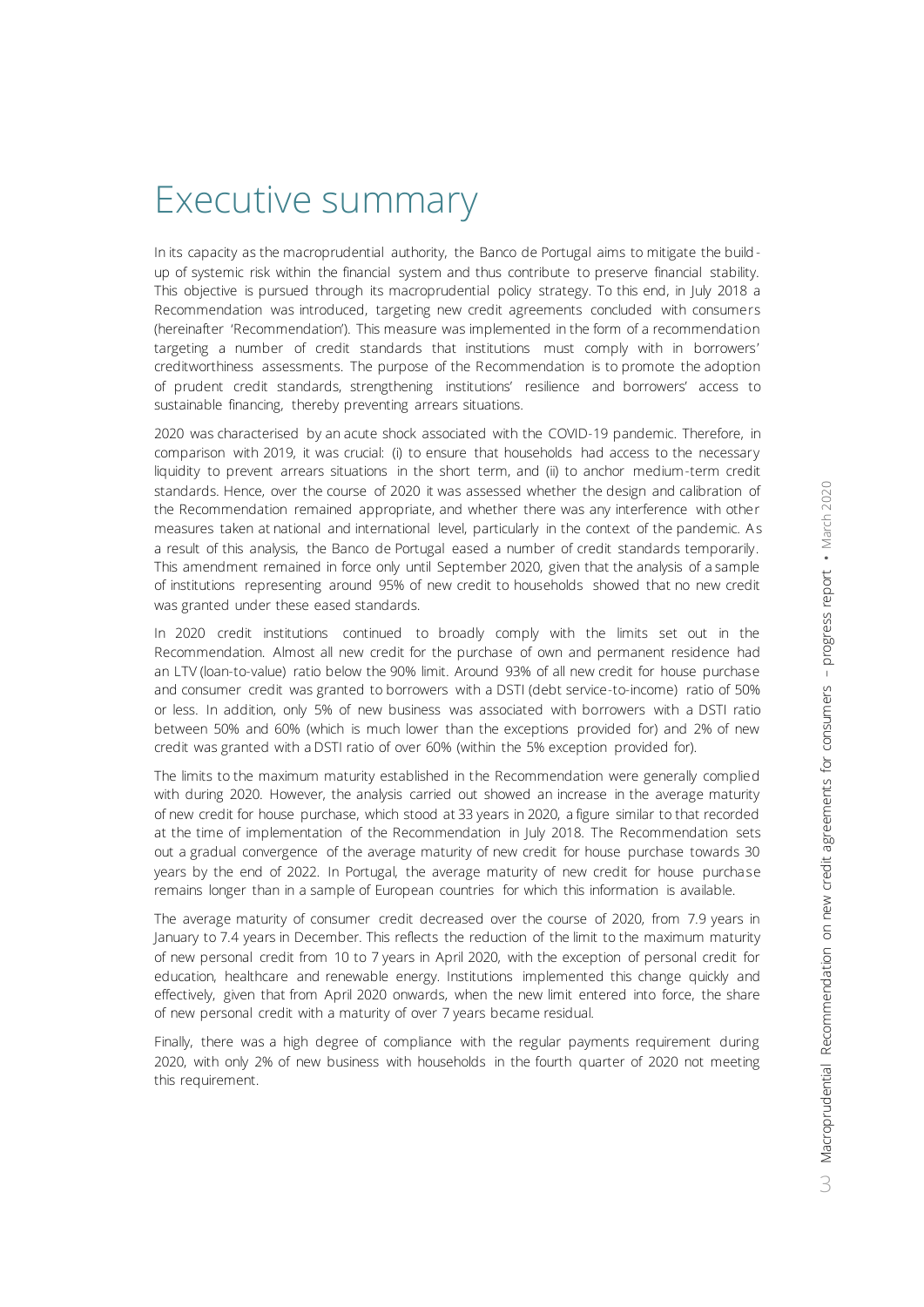This Report and its earlier issues**<sup>1</sup>** document an improvement in the borrowers' risk profile and a convergence of institutions towards the limits set out in the Recommendation. By improving the risk profile of the borrowers of new credit, the Recommendation has contributed to reducing their probability of default, thereby increasing the resilience of the financial system to adverse shocks. This conclusion is in line with the results presented in Chapter 3, obtained through an integrated micro-macro model. In particular, this analysis leads to the conclusion that the introduction of the Recommendation has increased the resilience of the banking system by lowering the probability of default of borrowers, by reducing the amount of credit losses to be borne by institutions in the event of default, with the consequent positive impact on the capital of financial institutions.

The analysis in this Report shows that the limits established in the Recommendation are appropriate and effective in complying with the objectives set. The Banco de Portugal, as macroprudential authority, will continue to monitor developments in household indebtedness, as well as credit standards, and will if necessary adopt any additional measures it deems appropriate.

.

**1** Previous issues on the Banco de Portugal's [website](https://www.bportugal.pt/en/publications/banco-de-portugal/all/8591).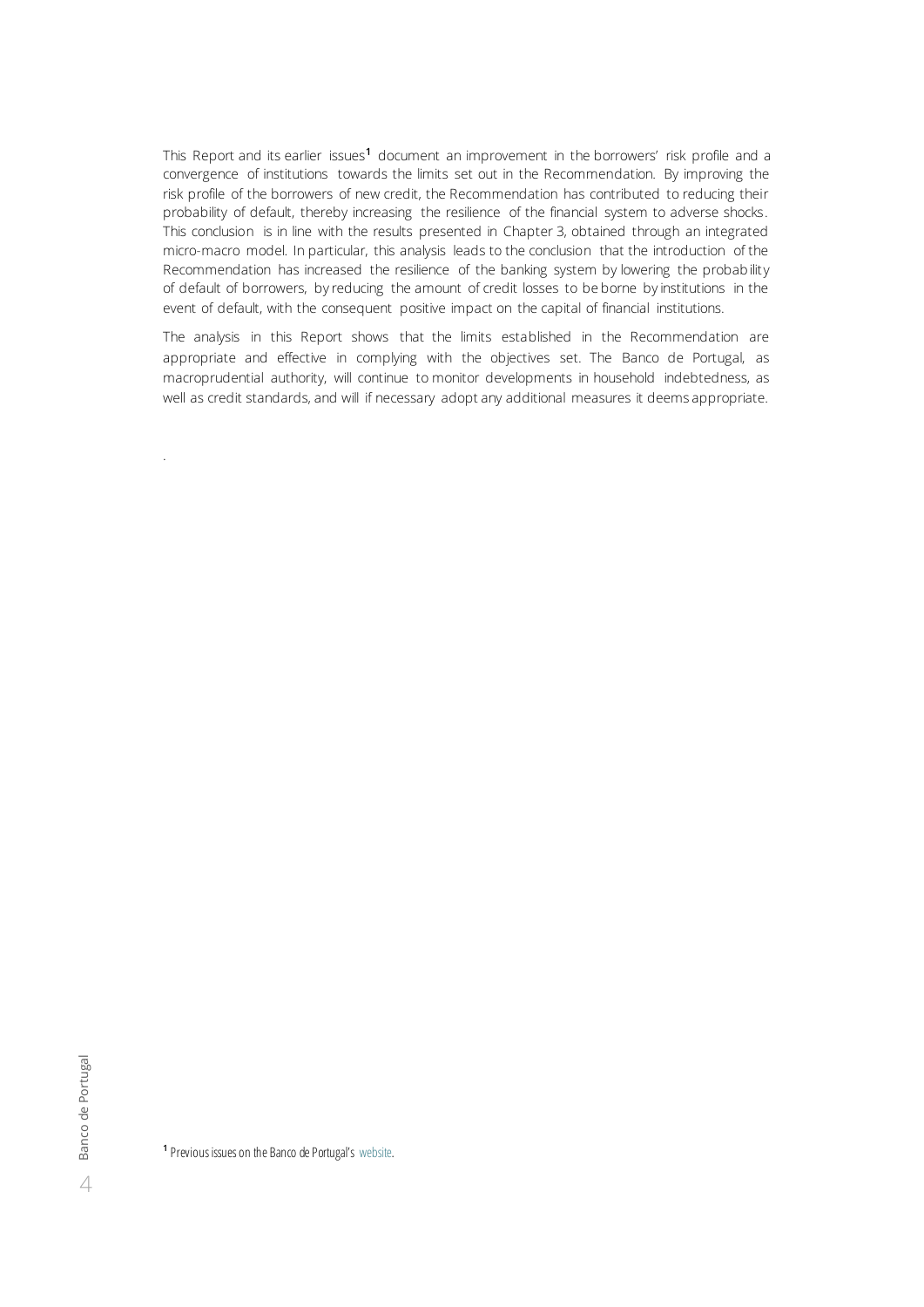<span id="page-6-0"></span>In its capacity as macroprudential authority, the Banco de Portugal issued in February 2018 a Recommendation on the credit standards applicable to credit for house purchase, other credit secured by a mortgage or equivalent guarantee, and consumer credit concluded by credit institutions and financial companies having their head office or branch in Portugal (hereinafter 'Recommendation'). By encouraging the adoption of prudent credit standards, the Recommendation aims to increase the resilience of households and the financial sector to adverse shocks and promote household access to sustainable financing, thereby preventing arrears situations. By acting on gross credit flows, the Recommendation also has a gradual impact on the stock of credit over the medium term.

The Recommendation has introduced four measures, in particular:

- **•** Limits to the LTV ratio, i.e. the ratio of the credit amount to the minimum between the purchase price and the appraisal value of the immovable property pledged as collateral;
- **•** Limits to the DSTI ratio, i.e. the ratio of the total amount of monthly instalments of a borrower's total debt to his/her net monthly income;
- **•** Limits to the maturity of loans;
- **•** Regular interest and principal payment requirements.

These four measures have been set out to mitigate the individual limitations of each instrument in order to enhance the overall effectiveness of the Recommendation. By restricting the monthly instalment associated with borrowers' debt servicing according to their income level, the limits to the DSTI ratio help to reduce the probability of default. On the other hand, for a given loan amount, extending the maturity would make it possible to reduce the related monthly costs. Hence, establishing a limit to maturity makes it possible to prevent limits to the DSTI ratio from being circumvented. The limits to the LTV ratio encourage borrowers to use their own capital more, thus contributing to a decrease in the probability of default. In addition, by setting out a minimum value of the immovable property pledged as collateral *vis-à-vis* the amount of credit established in the agreement, the limits to the LTV ratio make it possible to mitigate financial sector losses in arrears situations.

The Recommendation establishes that the Banco de Portugal monitors implementation of the standards set out at least once a year, as well as the evolution of credit excluded from the scope of the measure. In this sense, the Banco de Portugal has already published two annual progress reports aimed at ascertaining the degree of implementation of the Recommendation, this document being the third issue. In addition, the Banco de Portugal assesses whether the Recommendation in force remains appropriate at any time. One of the purposes of this analysis concerns the need to change the design or calibration of the Recommendation. To this end, two amendments were introduced over the course of 2020: a first with the aim of reducing the maturity of personal credit and a second, described in more detail in this Report, resulting from the abrupt shock associated with the COVID-19 pandemic.

In January 2020 the Banco de Portugal amended the Recommendation, reducing the maximum maturity of new personal credit to 7 years. This amendment was introduced due to the persisting increase in the average maturity and average amount of new personal credit between 2012 and end-2019, which might pose a risk to the financial system, for implying that borrowers would be exposed to fluctuations in the business cycle for longer periods. This amendment excludes credit for education, healthcare and renewable energy – which continued to have a maximum maturity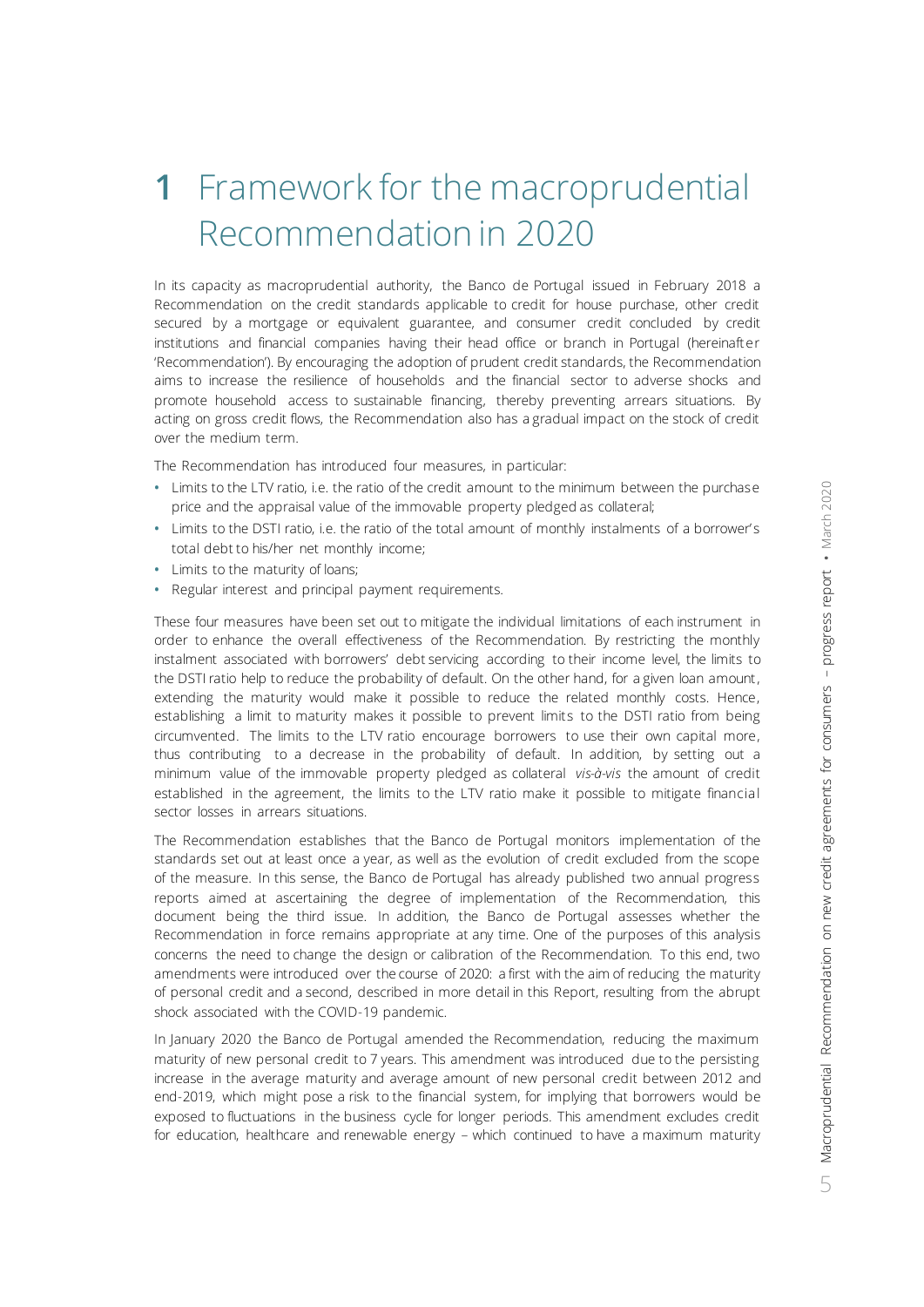of 10 years –, provided that the borrower provides evidence of these purposes. In addition, the goal was to contain potential unwanted effects from the introduction of an upper limit of 7 years to personal credit maturity on the level of the DSTI ratio, i.e. the ratio of the monthly instalment amount calculated with all the borrower's loans to his/her income. The exceptions provided for in the Recommendation for granting credit to borrowers with a DSTI ratio between 50% and 60% have been reduced from 20% to 10% of the total amount of new credit granted by each institution. In addition, the exception that allows for up to 5% of the total amount of credit granted by each institution and covered by the Recommendation to exceed the limits for the DSTI ratio is maintained, and thus institutions continue to be allowed to consider other important aspects for assessing borrowers' creditworthiness that are risk mitigating factors (Figure 1.1).

#### **Figure 1.1 •** Summary of the Recommendation on new credit agreements for consumers

#### I imits to the ITV (a)

- Up to 90% for own and permanent residence;
- Up to 80% for other purposes; • Up to 100% for immovable property held by the institutions
- Limits to the DSTL®
- · 50% or less, with the following exceptions:
- . Up to 10% of the total amount of credit may be granted with a DSTI ratio of up to 60%;
- Up to 5% of the total amount of credit may exceed the limits to the DSTI.

#### Regular payments requirement

• New credit agreements should have regular principal and interest payments

#### Limits to maturity:

- · Maximum maturity of 40 years for credit for house purchase and gradual convergence of the average maturity towards 30 years by the end of 2022:
- Maximum maturity of 7 years for personal credit:
- Maximum maturity of 10 years for car credit and personal credit for healthcare, education and renewable energy.

|                                                           | Flexibility elements introduced in the context of the COVID-19<br>pandemic: personal credit with a maturity of up to 2 years is exempted<br>from compliance with:<br>Maximum limit to the DSTI ratio<br>Regular principal and interest payment |                                                           |                                                                                                              |  |
|-----------------------------------------------------------|------------------------------------------------------------------------------------------------------------------------------------------------------------------------------------------------------------------------------------------------|-----------------------------------------------------------|--------------------------------------------------------------------------------------------------------------|--|
| Announcement of the<br>amendment<br>to the Recommendation | Entry into force of the amendment<br>to the Recommendation and<br>introduction of flexibility elements                                                                                                                                         | Expiry of the<br>Recommendation's<br>flexibility elements | End of the period of convergence of<br>the average maturity of credit for<br>house purchase towards 30 years |  |
|                                                           |                                                                                                                                                                                                                                                |                                                           |                                                                                                              |  |
|                                                           |                                                                                                                                                                                                                                                |                                                           |                                                                                                              |  |
|                                                           |                                                                                                                                                                                                                                                |                                                           |                                                                                                              |  |
| 31 Jan. 2020                                              | Apr. 2020                                                                                                                                                                                                                                      | 30 Sep. 2020                                              | 31 Dec. 2022                                                                                                 |  |

Notes: (a) The LTV ratio is the ratio of the total amount of credit agreements secured by immovable property to the minimum between the purchase value and the appraisal value of the immovable property pledged ascollateral. (b) The DSTI ratio is the ratio of the total amount of monthly instalments of a borrower's total debt to his/her monthly income less taxes and compulsory social security contributions. The calculation of the DSTI ratio should assume that the instalments of the new credit agreement are constant and consider the impact of an interest rate rise according to maturity in the case of variable and mixed interest rate agreements and a reduction in income in the case of a borrower aged 70 and over at the planned expiry of the agreement, except if at the time of the creditworthiness assessment the borrower is already retired. A shock on the interest rate of 1 p.p. should be considered for new business with a maturity of up to and including 5 years, of 2 p.p. for agreements with a maturity of 5 to 10 years and of 3 p.p. for agreements with a maturity of over 10 years. In the case of credit agreements at a mixed interest rate, the institution should consider the heavier instalment for the customer between that resulting from applying the increase in the index, taking into account the maturity of the agreement in the variable interest rate period, and that resulting from the fixed rate period.

The COVID-19 pandemic has abruptly and significantly changed economic and financial conditions, leading to the temporary introduction of flexibility elements into the Recommendation

Policy measures in response to the COVID-19 pandemic at national and international level have played a key role in supporting the economy and mitigating risks to financial stability by promoting the financing of households and firms on favourable terms. These measures have also avoided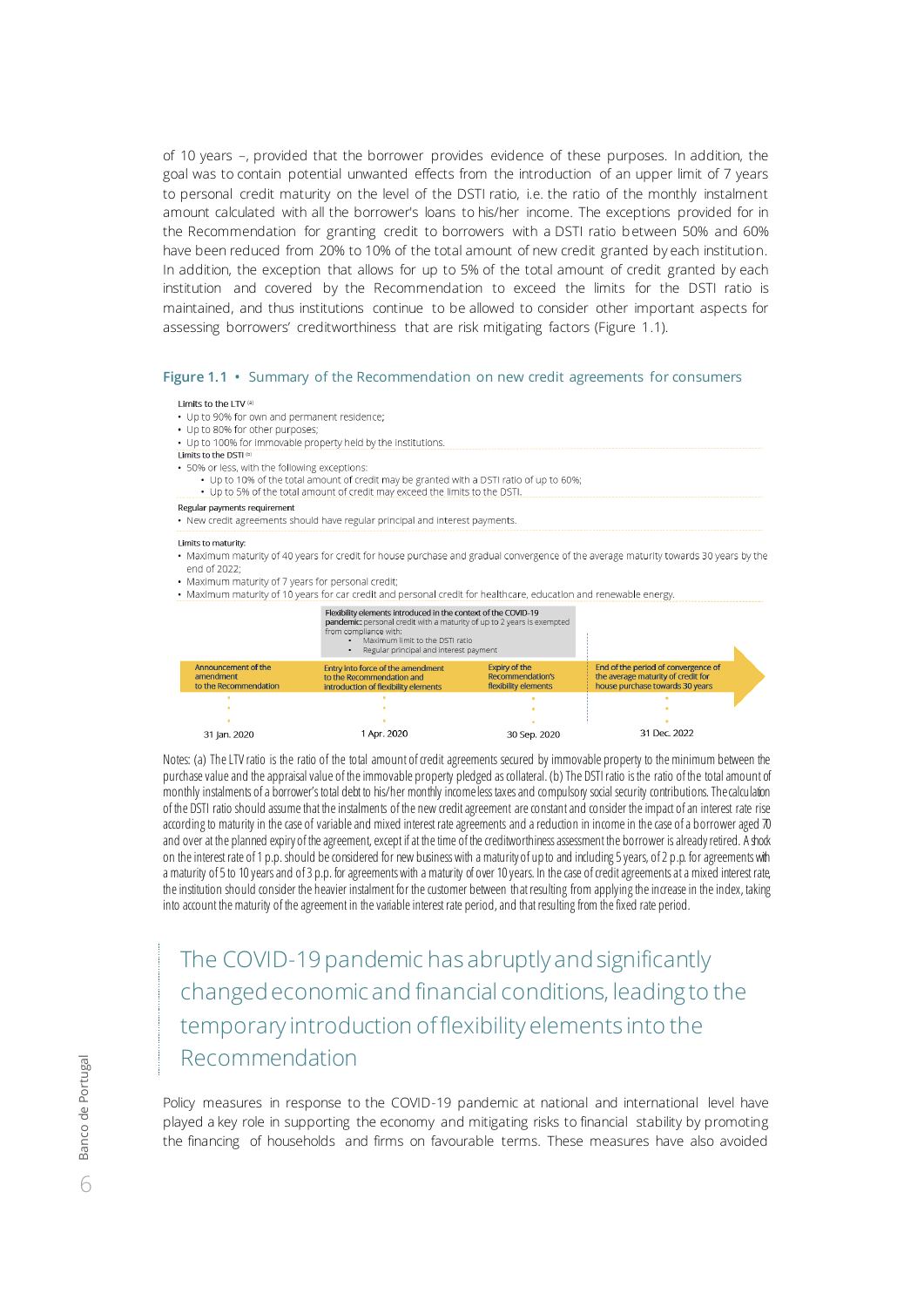the immediate materialisation of credit risk and the amplification of the shock triggered by the pandemic through the financial system.

The Banco de Portugal has assessed the suitability of the Recommendation in the context of the pandemic crisis. Given the nature of the shock, it was necessary to reconcile support for households' access to liquidity in the short term and the preservation of prudent credit standards in the medium term.

The Banco de Portugal considered that the design of the Recommendation already included flexibility elements that could be used in adverse situations. In particular, since its introduction the scope of the Recommendation excludes the following:

- **•** credit intended to prevent or address arrears situations;
- **•** credit agreements in the form of an overdraft facility and other credit with no defined repayment schedule (including credit cards and credit lines);
- **•** credit agreements for an amount equal to or lower than the equivalent to tenfold the guaranteed monthly minimum wage (€6,350 in 2020).

These exclusions are added to the exceptions already existing to compliance with the DSTI ratio, which allow for 5% of the volume of new credit to be granted to borrowers with very low income, since under these circumstances the DSTI ratio will not have a limit. Also, the Recommendation is not an impediment to the application of credit moratoria.

Following this analysis, the Banco de Portugal has decided to nevertheless introduce additional and temporary exceptions to some of the upper limits to credit standards, in order to promote household access to liquidity in the short term. In particular, new personal credit concluded as of 1 April 2020 with a maturity of up to 2 years and duly identified as intended to mitigate household s' temporary liquidity shortage situations was exempted from compliance with the DSTI ratio limit and from observing the recommendation of regular principal and interest payments. The first amendment to the 2020 Recommendation on the maturity of personal credit published on 31 January 2020 and entering into force on 1 April 2020, and described above, has been maintained , as it does not compromise the capacity to address households' temporary liquidity shortages.

On 30 September 2020 the suitability of introducing these additional flexibility elements was reassessed and it was decided that they would not be extended. This decision was based on evidence that no new credit had been granted under the additional exceptions established, from a sample of institutions representing around 95% of new personal credit business.

### The Recommendation is in line with European Banking Authority Guidelines on loan origination and monitoring

At international level, the European Banking Authority (EBA) published on 29 May 2020 its Guidelines on loan origination and monitoring.**<sup>2</sup>** These Guidelines aim to improve the resilience of the EU banking system through arrangements, processes and mechanisms to ensure that institutions have robust and prudent standards for credit risk taking. It will thus be possible to reduce

**2** The Guidelines are available on the EBA's [website.](https://www.eba.europa.eu/regulation-and-policy/credit-risk/guidelines-on-loan-origination-and-monitoring)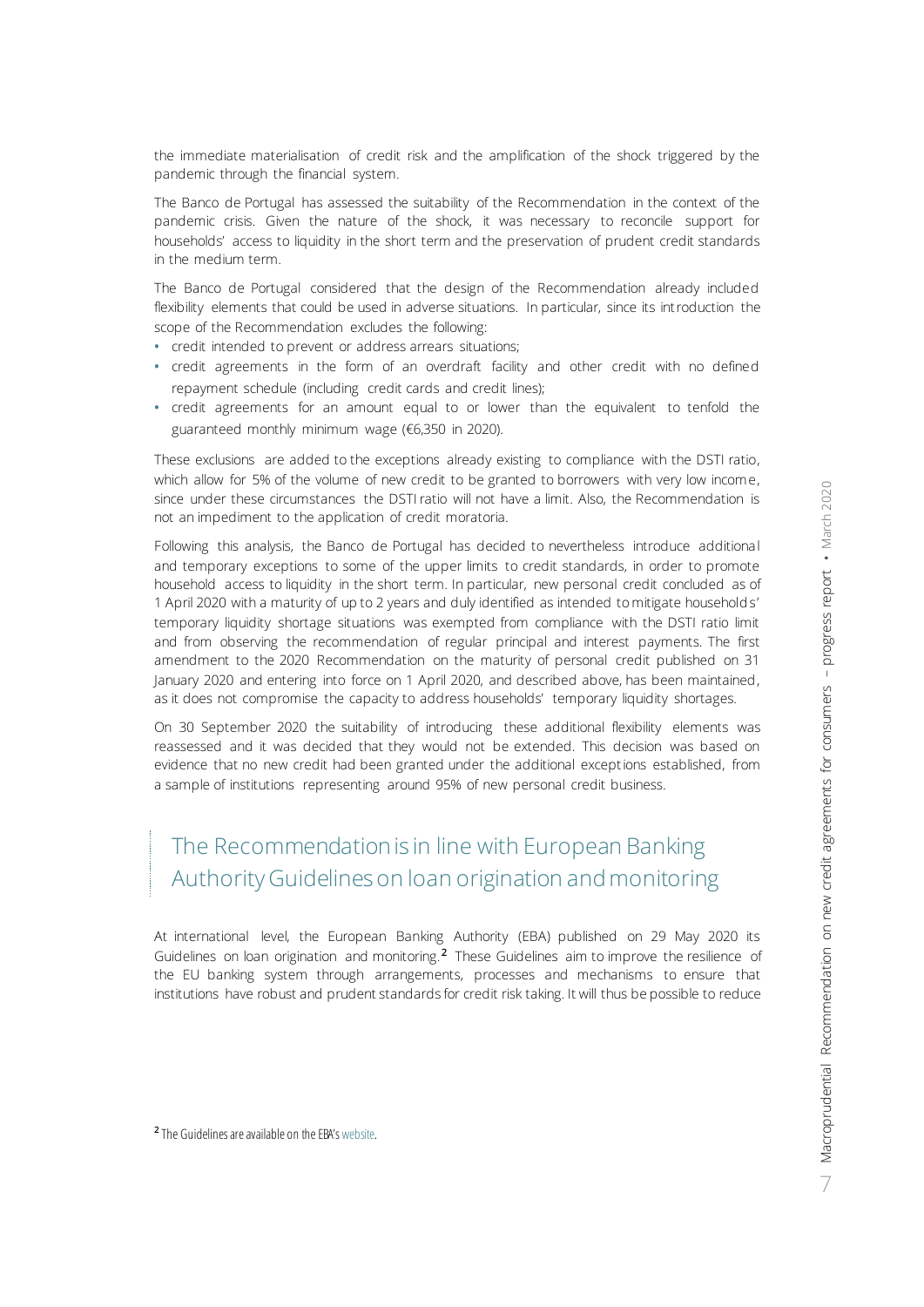the respective risk, contributing to ensure financial stability and also that the institutions' practices are aligned with consumer protection rules. These Guidelines enter into force on 30 June 2021.

EBA's Guidelines include considerations directly related to creditworthiness assessment and credit-granting criteria. In particular, institutions should carry out sensitivity analyses reflecting potential negative events in the future, including a reduction in income or an increase in interest rates in cases of variable rate loan agreements. In addition, when assessing creditworthiness institutions should consider that there are fixed costs to be borne by borrowers, such as monthly instalments associated with other credit agreements. The Recommendation is in line with these Guidelines, already envisaging that the calculation of the DSTI ratio will include the total amount of monthly instalments, calculated with a borrower's total debt, and that the impact of potential negative shocks such as a reduction in income or increases in the applicable interest rates will be taken into account.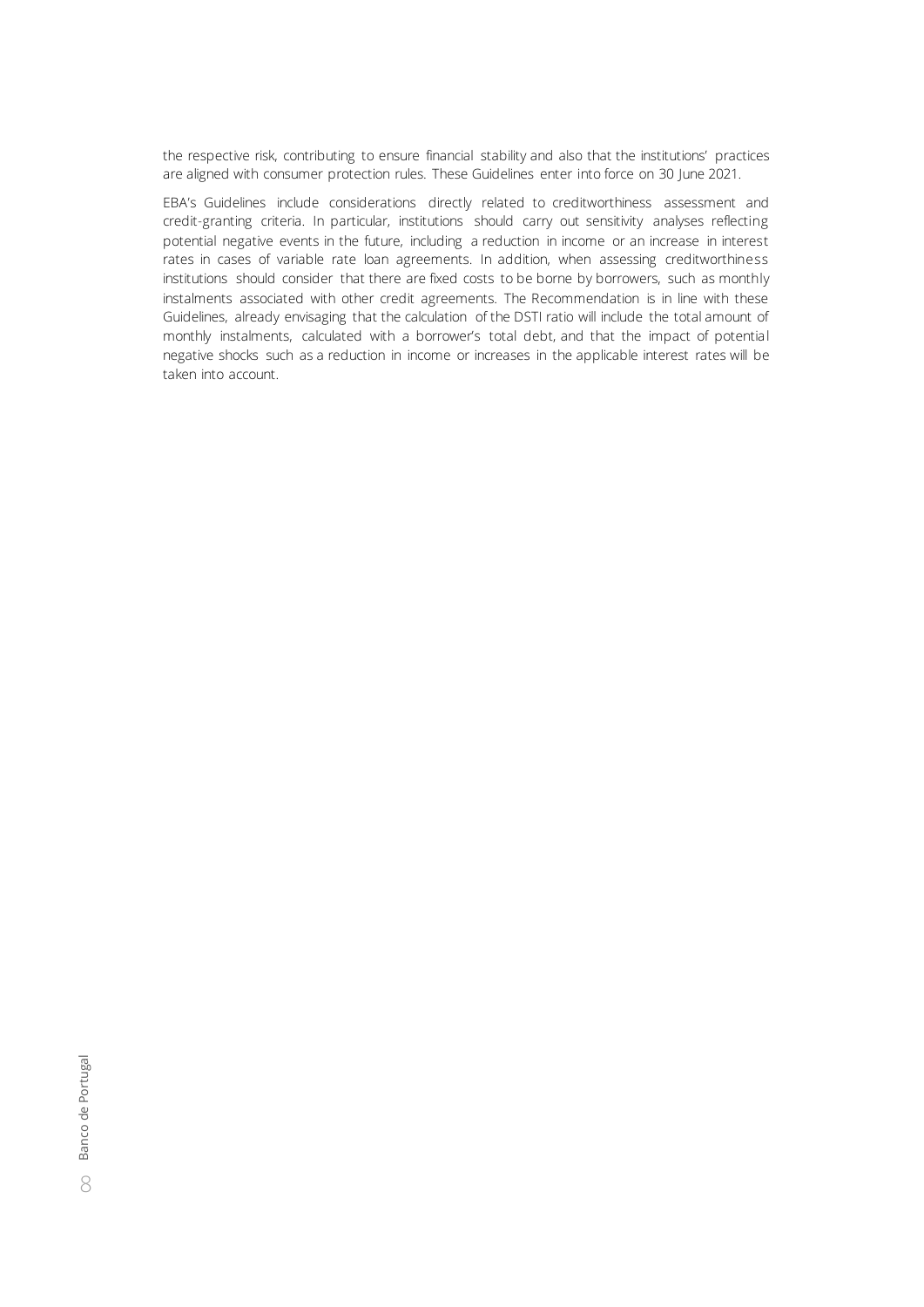# <span id="page-10-0"></span>**2** Assessment of the degree of implementation of the Recommendation

During 2020 the Banco de Portugal continued to assess the Recommendation's degree of implementation through monthly reporting by 13 previously scrutinised institutions, representing around 95% of new household credit business. In addition, each institution is asked to present a self-assessment report on an annual basis, which is subject to the approval of the respective management board. The Banco de Portugal has also been assessing the measures taken by all institutions in view of the Recommendation, based on the data reported through the Central Credit Register.

As documented in the previous issues of this Report, the first few months after implementation of the Recommendation in July 2018 were affected by credit business for which the borrower's creditworthiness assessment was carried out prior to its entry into force. This was particularly evident in credit for house purchase, for which the period between the creditworthiness assessment and the release of funds is longer than for consumer credit. Therefore, data for July 2018 were used as a starting point to assess the evolution of the borrower's risk profile throughout the period under review. This Report analyses the period from July 2018 to December 2020, focusing on developments observed after April 2020, during which, on the one hand, the effects of the pandemic were felt more strongly and, on the other, the Recommendation was amended.

Institutions reinforced compliance with the limits set out in the Recommendation in the context of the COVID-19 pandemic

In 2020, following the pandemic-related shock, new credit to households initially fell, subsequently recovering, the most significant impact having been observed in new consumer credit (Chart 2.1). The amount of new credit for house purchase increased by 7.3% from 2019, highlighting the resilience of this type of credit. In the same period, the amount of new consumer credit business decreased by 17.6%. This decrease, which contrasts with developments in credit for house purchase, should be linked to the different impact of the pandemic by household income level.

According to the *Bank Lending Survey*, **<sup>3</sup>** household demand for loans declined significantly during the second quarter of 2020, both in the segment of loans for house purchase and in consumer credit. In the third and fourth quarters of 2020 the two credit segments behaved differently, as demand for loans for house purchase recovered while demand for consumer credit remained broadly unchanged. Banks indicated lower consumer confidence as the main determinant of the evolution of credit demand by households in 2020, despite favourable lending conditions. Indeed,

**3** The *Bank Lending Survey* is conducted four times a year to a sample of banks operating in Portugal to obtain qualitative information on the supply and demand of loans to firms and households.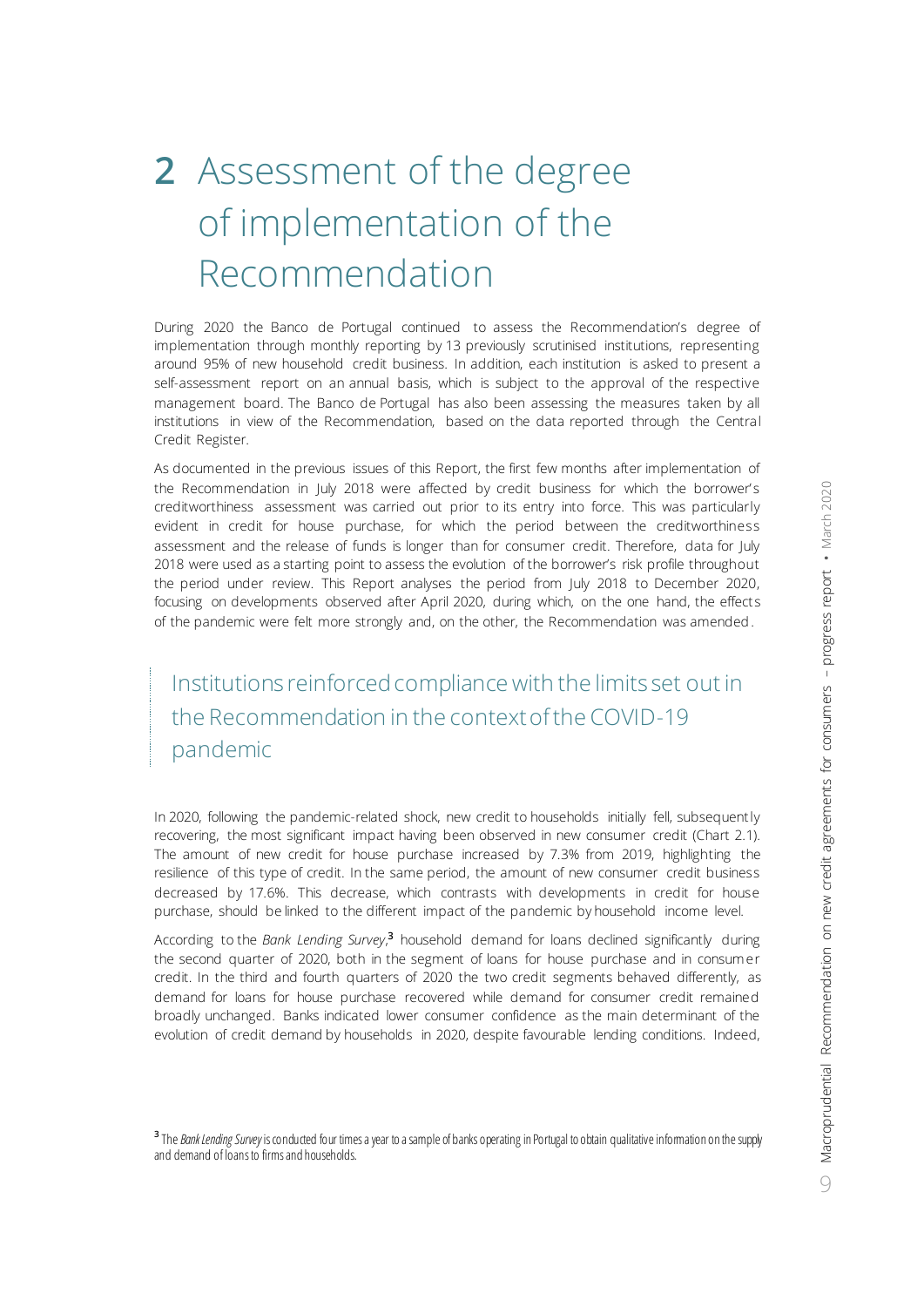the average interest rate on new loans for house purchase declined from 1.1% in January to 0.8% in December 2020. During the same period, the interest rate on new consumer credit declined from 7.0% to 6.1%.

Notwithstanding a decline in the interest rate on new business, banks reported a tightening of credit standards (particularly in relation to the required collateral and the LTV ratio) during the second quarter of 2020. Such tightening was maintained during the second half of the year. This resulted in an increase in the proportion of rejected business, both in the segment of credit for house purchase and consumer credit. The change in risk perception with regard to the economic outlook and borrowers' creditworthiness was the main factor behind the tightening of credit standards. In addition, banks reported a lower risk tolerance in the consumer credit segment.

**Chart 2.1 •** Year-on-year rate of change in new credit for house purchase and new consumer credit | Per cent



**Chart 2.2 •** New credit for house purchase and new consumer credit | EUR millions



Source: Banco de Portugal. | Notes: The latest observation is for December 2020.

Source: Banco de Portugal. | Notes: Based on information reported by a sample of 13 institutions. The segment of credit for house purchase – other purposes includes credit for purchasing property held by the institutions and for property financial leasing agreements. The latest observation is for December 2020.

With regard to the different components of credit for house purchase and consumer credit, between March and April 2020 new credit business fell overall, subsequently recovering at different levels depending on the type of credit. In the consumer credit segment, personal credit followed a slightly sharper downward trend than car credit (71% and 67% decrease respectively). In the second half of 2020 car credit recovered, resuming values close to those seen at the beginning of the year, while the amount of new personal credit was still far from the values observed before the pandemic crisis. By contrast, the amount of new credit for house purchase at the end of 2020 exceeded the values observed before the outbreak of the pandemic.

Notwithstanding these different developments by segment, the distribution of new credit for house purchase by type remained relatively constant (Chart 2.2). Credit for the purchase of own and permanent residence continued to account for over 80% of total new credit for house purchase.

More than 90% of new credit agreements relating to house purchase recorded an LTV ratio below 90%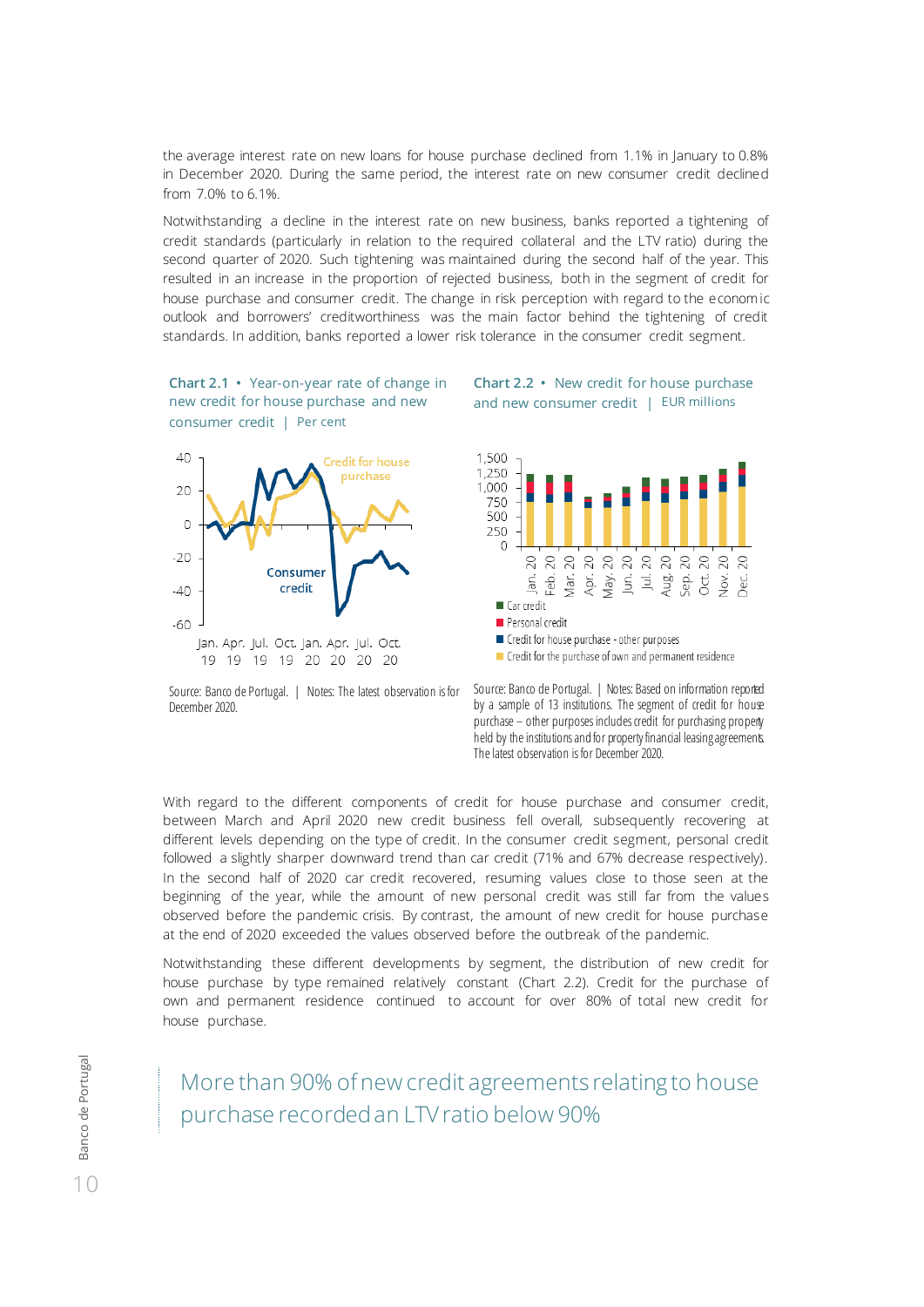The year 2020 confirmed the previously observed trend of a high degree of compliance with the LTV ratio limits, highlighting that credit for house purchase with an LTV ratio above 90% was immaterial (in July 2018, 22% of new business had an LTV ratio above 90%, falling to 2% in the fourth quarter of 2019 and to 1% in the fourth quarter of 2020). Also, around 50% of new credit for house purchase had an LTV ratio below 80%, while the amount of new business with an LTV ratio above 100% was zero. In the fourth quarter of 2020, 58% of new credit for the purchase of own and permanent residence had an LTV ratio between 80% and 90%, although concentrating close to the 90% limit (Chart 2.3).



**Chart 2.3 •** Distribution of new credit for house purchase by LTV ratio | Per cent

The Recommendation has contributed to the adoption of more prudent lending, given that it considers the minimum between the purchase price and the appraisal value of the immovable property as denominator of the LTV ratio. Since at least end-2018 the minimum between the property's purchase price and appraisal value moved closer, on average, to the purchase price than to the appraisal value (Chart 2.4).

Source: Banco de Portugal. | Notes: Based on information reported by a sample of 13 institutions. The latest observation is for the fourth quarter of 2020.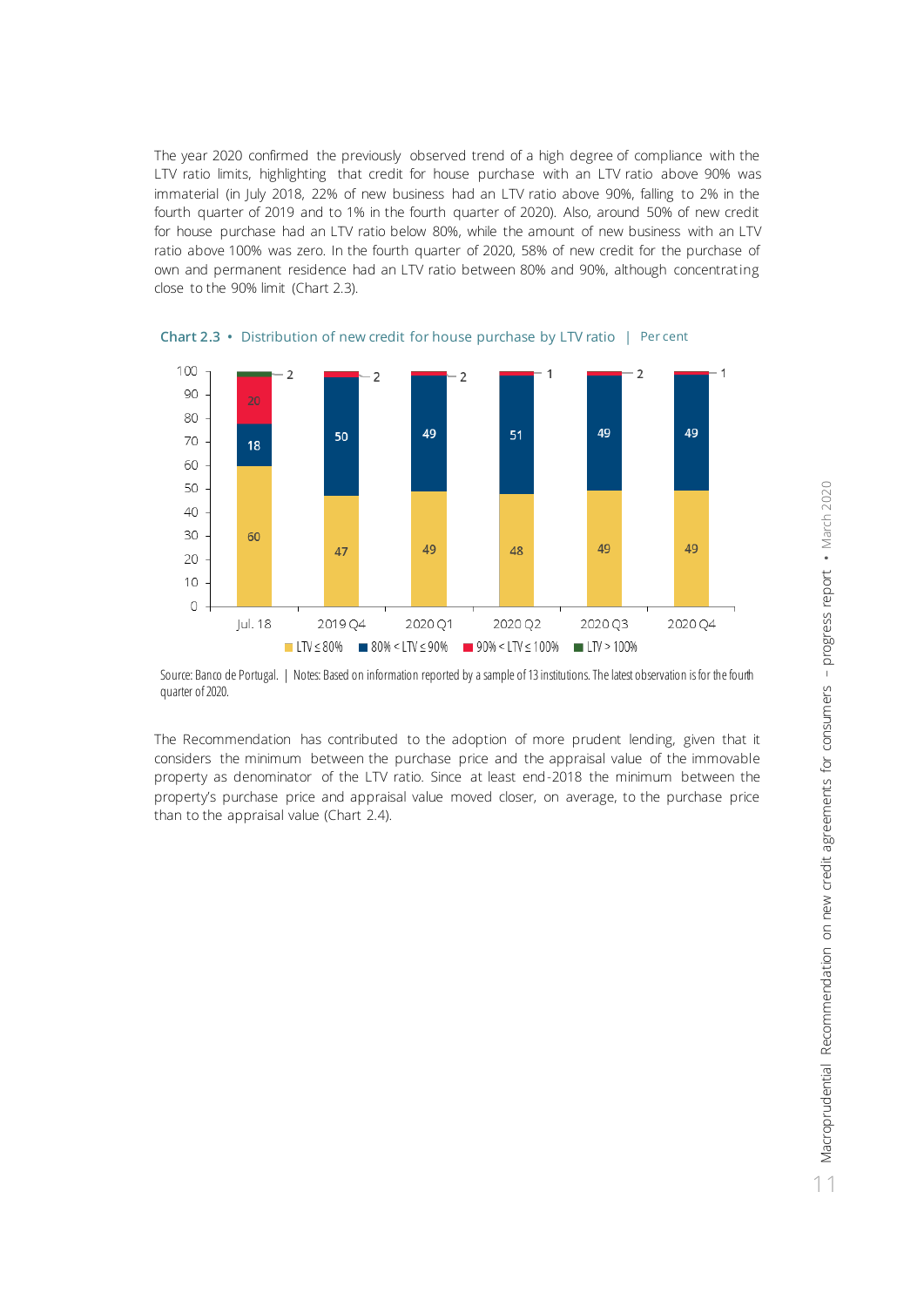

**Chart 2.4 •** Evolution of the average LTV ratio of new credit for the purchase of own and permanent residence | Per cent

Source: Banco de Portugal. | Notes: Based on information reported by a sample of 13 institutions. In some periods the value of the average LTV ratio weighted by the credit amount is different from the minimum between the value of the average LTV ratio weighted by the credit amount based on the purchase price and on the appraisal value. This is due to the fact that in some cases the minimum is the purchase price and in others the appraisal value. The latest observation is for the fourth quarter of 2020.

More than 90% of new agreements relating to credit for house purchase and consumer credit were concluded with borrowers with a DSTI ratio below 50%

In accordance with the Recommendation, the DSTI ratio should not exceed 50%**<sup>4</sup>** , and in April 2020 the volume of exceptions envisaged for borrowers with a DSTI ratio between 50% and 60% was reduced from 20% to 10% (Figure 1.1). Throughout 2020 a high degree of compliance with this limit continued to be observed. In fact, in the fourth quarter of 2020 around 94% of new credit to households was granted to borrowers with a DSTI ratio of 50% or less, compared to 77% in July 2018 and 92% in the fourth quarter of 2019. In the fourth quarter of 2020 this share was higher in credit for house purchase than in consumer credit, at 95% and 92% respectively (Chart 2.5).

As a result, the share of new business regarding consumer credit and credit for house purchase with a DSTI ratio between 50% and 60% decreased significantly between July 2018 (7%) and the fourth quarter of 2019 (6%), to stand at 3% in the fourth quarter of 2020, i.e. below the 10% exception provided for in the Recommendation. New credit for house purchase and new consumer credit with a DSTI ratio of over 60% continued to follow a downward trend: in July 2018 it accounted for 15% of new business, in the last quarter of 2019 around 3%, and in the last quarter

**4** This limit is actually more restrictive, since it is calculated with shocks on both benefits and income, as mentioned in Figure 1.1.As an example, assuming a 35-year-old borrower, with a monthly income after tax and compulsory social security contributions of €1,500 and no other loans in the past, for a 40-year maturity loan agreement, variable interest rate, -0.25% reference rate and a fixed spread equal to 2.25 p.p., for the lifetime of the agreement, the DSTI ratio effectively supported by the borrower is 31%, equivalent to the DSTI ratio of 50%, taking into account an increase in the reference rate of 3 p.p. for agreements with a maturity of more than 10 years.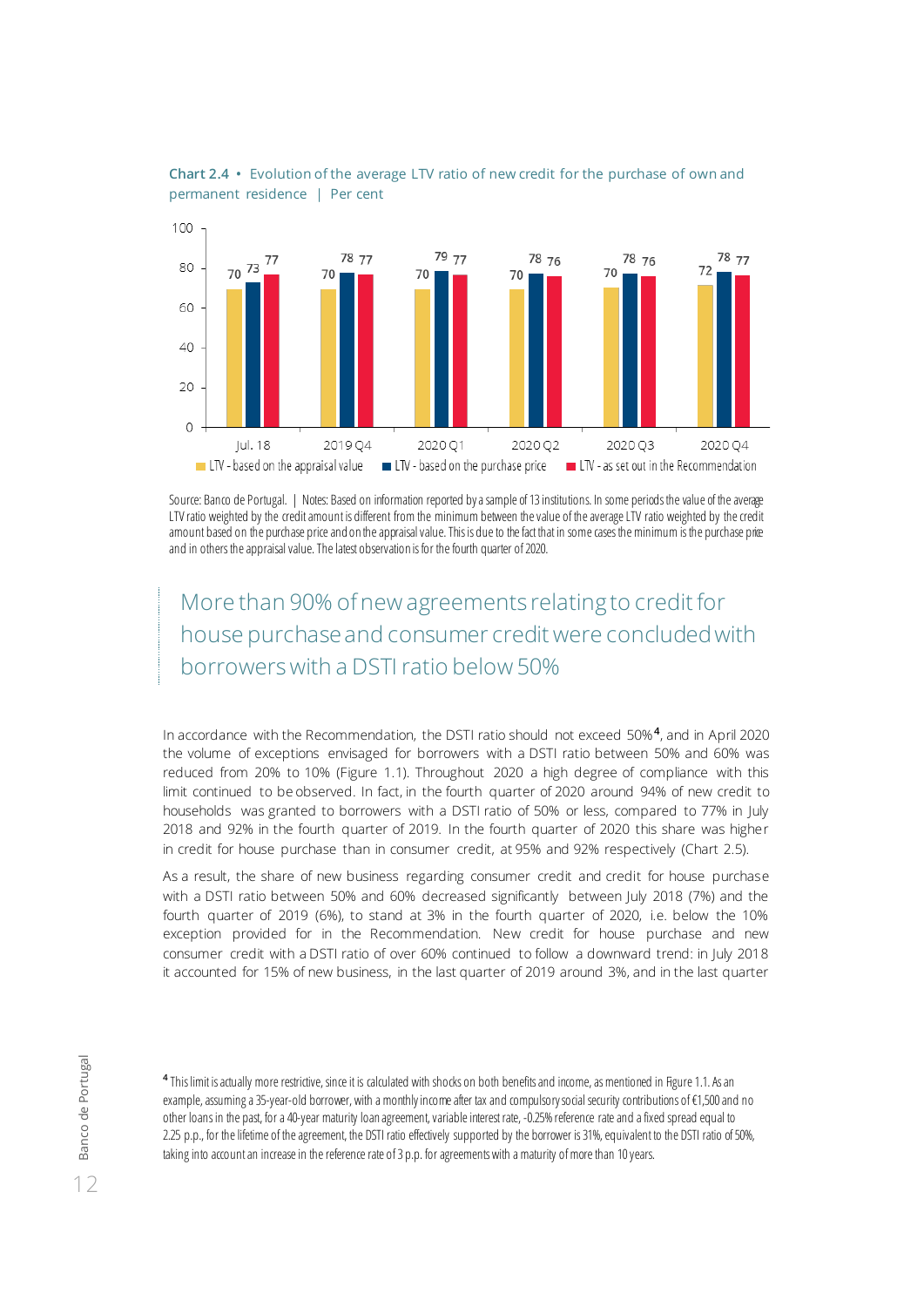of 2020 around 2%, i.e. within the 5% exception established in the Recommendation (Chart 2.5). The share of new credit business with a DSTI ratio of over 60% is lower in credit for house purchase than in consumer credit (2% and 4% in 2020 respectively).

The cases where the DSTI ratio was exceeded were usually accounted for by the proven financial capacity of borrowers, the existence of other real collateral and the existence of a security or guarantee given by the borrowers' parents.



**Chart 2.5 •** Distribution of new credit for house purchase and new consumer credit by DSTI ratio | Per cent

Source: Banco de Portugal. | Notes: Based on information reported by a sample of 13 institutions. The latest observation is for the last quarter of 2020.

### Notwithstanding compliance with the upper limits to maturity of new credit to households in 2020, the average maturity of credit for house purchase increased

Limits to maturity were complied with in new credit for house purchase from October 2018 onwards and in consumer credit since the entry into force of the Recommendation.

Taking into consideration the distribution of credit by maturity range, in December 2020 over 93% of new credit for house purchase had a maturity of 20 to 40 years, broken down between about 31% with a maturity of 20 to 30 years and about 69% between 30 and 40 years. Credit with a maturity of over 40 years was immaterial (Chart 2.6). The average maturity of new credit for house purchase, although decreasing from 33.5 to 32.6 years between July 2018 and December 2019, followed an upward trend in 2020. At the end of 2020 the average maturity stood at 33.2 years, i.e. higher than the 30-year threshold established for the end of 2022 (Chart 2.7).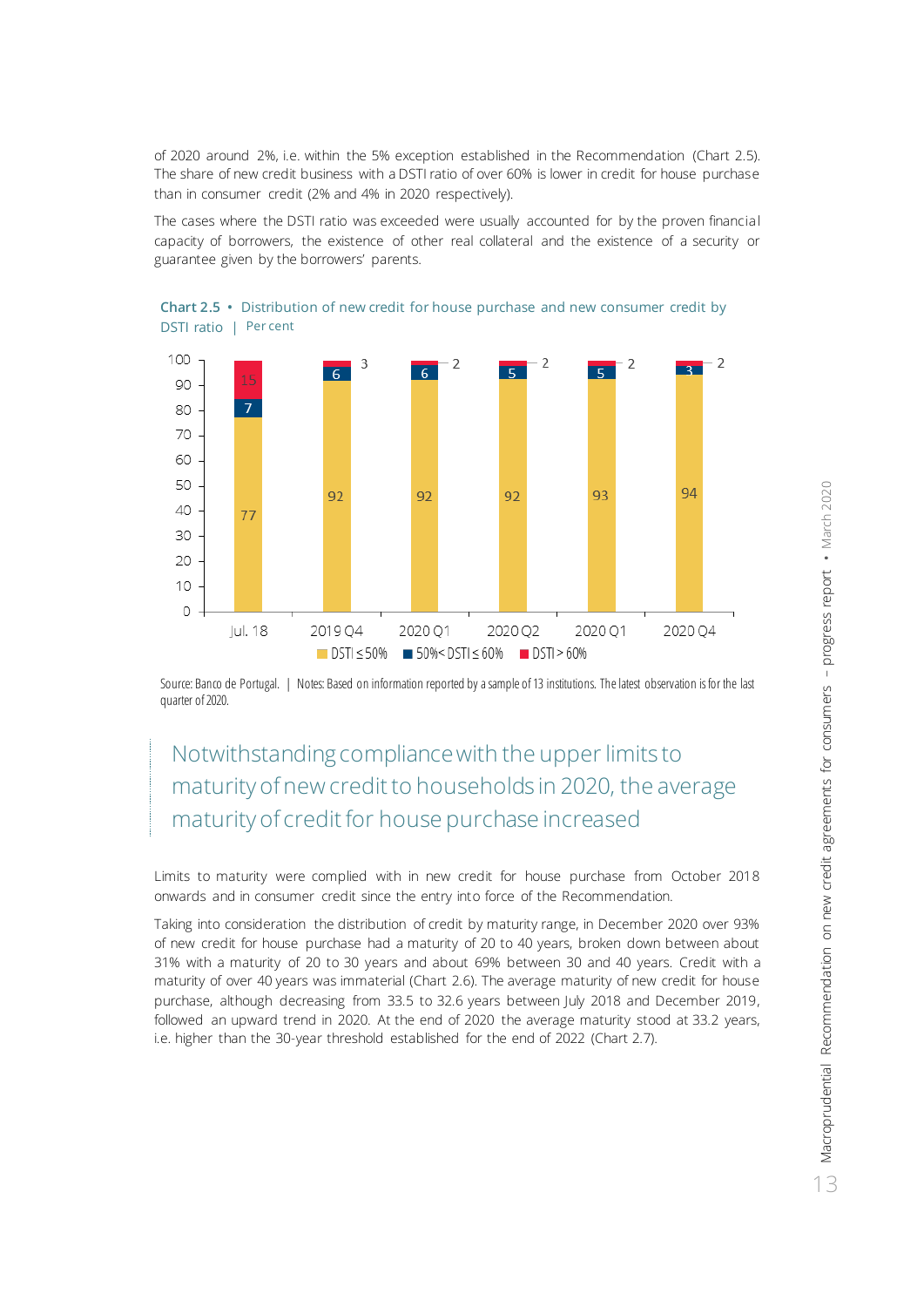**Chart 2.6 •** Distribution of new credit for house purchase by maturity range



Source: Banco de Portugal. | Notes: Based on information reported by a sample of 13 institutions. The latest observation is for December 2020.

**Chart 2.7 •** Weighted average maturity of new credit for house purchase | In years



Source: Banco de Portugal. | Notes: Based on information reported by a sample of 13 institutions. The average maturity is weighted by the amount of credit granted. The latest observation is for December 2020. The dispersion range limits correspond to the minimum and maximum values observed in the sample.

Despite an increase in the average maturity of credit for house purchase in other European Union countries between 2018 and 2019, Portugal continued to stand out for having an average maturity of more than 30 years, while most of the other countries had an average maturity of 20 to 25 years (Chart 2.8). Maintaining the average maturity of new credit for house purchase at high levels involves increased risk for institutions as it implies that credit exposures will be vulnerable to fluctuations in the economic and financial cycle over a longer period. In addition, longer maturities tighten credit restructuring for borrowers in financial distress.



**Chart 2.8 •** Annual average maturity of new credit for house purchase by country | In years

Source: Information published by the respective national authorities.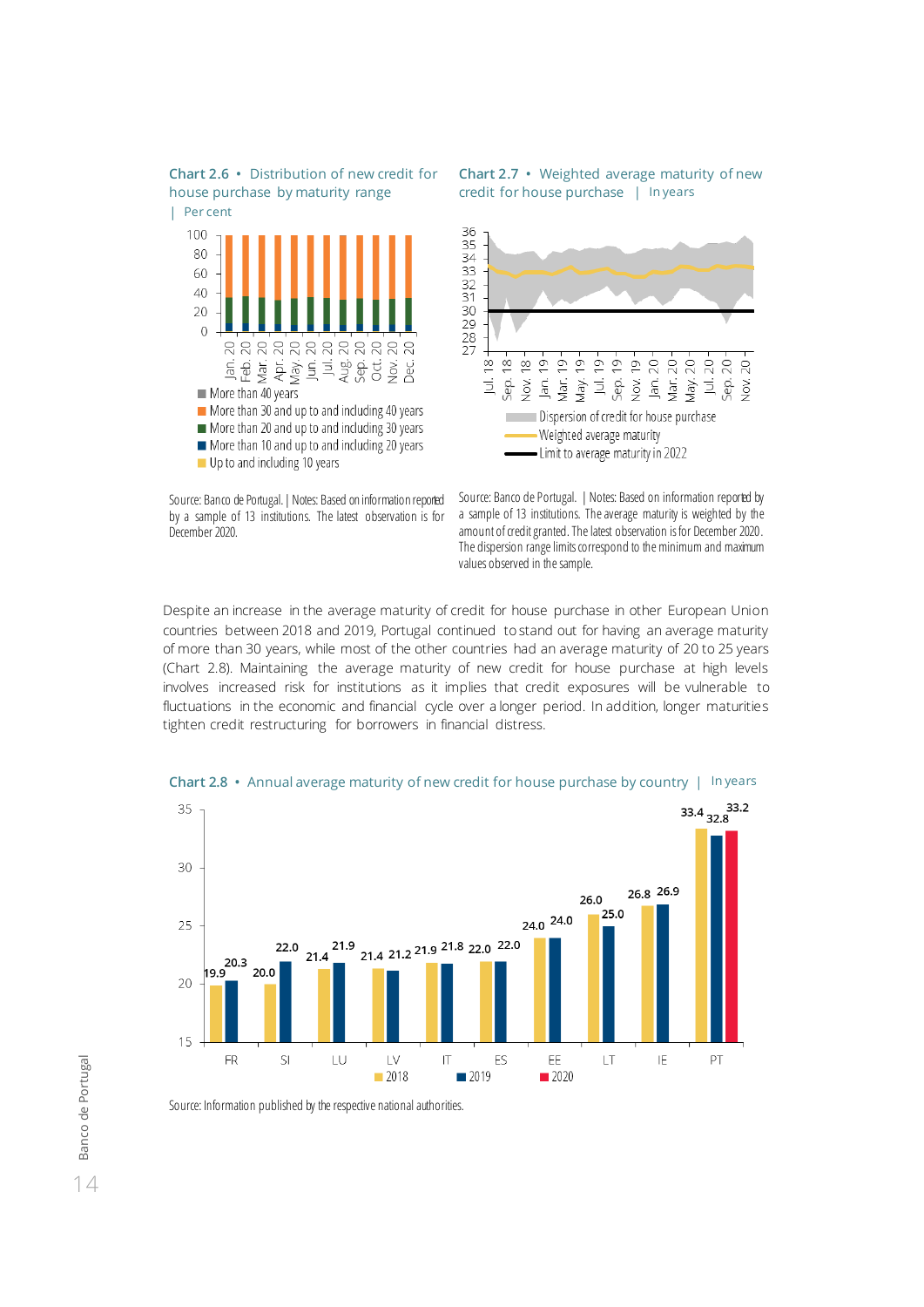### Following the first amendment to the Recommendation in 2020, the maturity of new personal credit declined

In 2020 the upward trend of consumer credit maturities was reversed. Consumer credit with a maturity of 5 to 10 years increased from 81% in July 2018 to 85% in December 2019, subsequently declining to 83% in December 2020. This is associated with the amendment to the Recommendation, announced in January 2020 and implemented in April 2020, as the upper limit for the personal credit maturity was reduced from 10 to 7 years. Institutions implemented this amendment quickly and effectively. In April 2020 the share of new personal credit with a maturity of over 7 years became residual.

The impact of this amendment is quite noticeable in Chart 2.9, given that from April 2020 onward s there was a significant change in the distribution of new personal credit by maturity bracket. The distribution of new car credit by maturity range remained relatively unchanged throughout 2020, and new credit with a maturity of 7 to 10 years continued to predominate.



Source: Banco de Portugal. | Notes: Based on information reported by a sample of 13 institutions. The latest observation is for December 2020.

The average maturity of consumer credit increased from 7.7 years to 8 years between July 2018 and December 2019, and since then showed a downward trend, which became sharper in April 2020 following the amendment to the Recommendation, to stand at 7.4 years in December 2020.

In March 2020 the average maturity of personal credit was 7.6 years, decreasing to about 6.3 years after April 2020. This decrease was accompanied by a reduction in the dispersion of the average maturity. The average maturity of car credit remained relatively stable at around 8 years over the course of 2020 (Chart 2.10). Personal credit for healthcare, education and renewable energy, which maintained a maximum maturity of 10 years, continued to have a residual weight, accounting for around 3% of personal credit granted in 2020.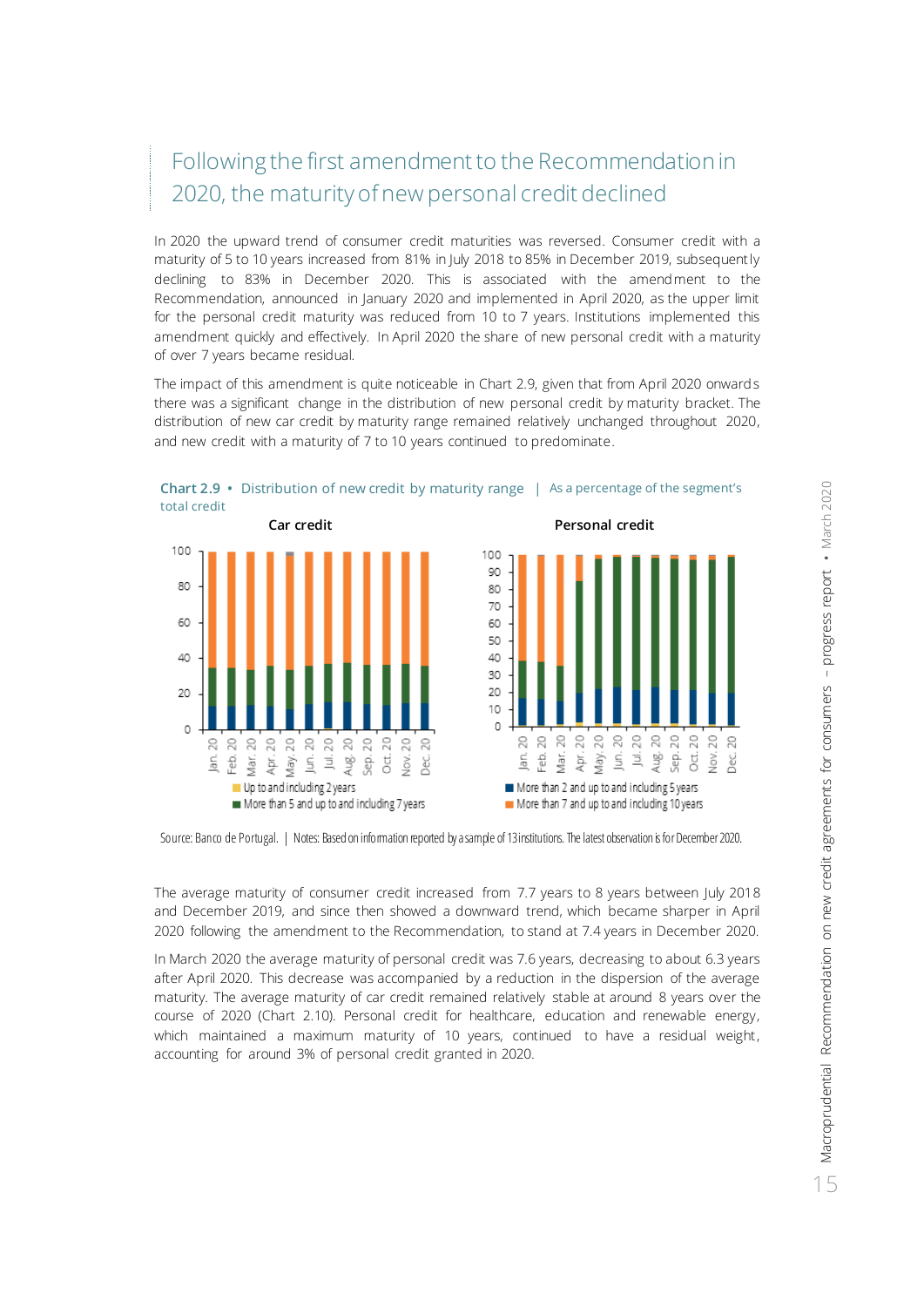



Source: Banco de Portugal. | Notes: Based on information reported by a sample of 13 institutions. The latest observation is for December 2020.

Source: Banco de Portugal. | Notes: Based on information reported by a sample of 13 institutions. The latest observation is for December 2020.

Finally, a high degree of compliance with the Recommendation continued to be observed with regard to the regular payments requirement, given that in the last quarter of 2020 only around 2% of total new credit did not comply with this requirement. As in December 2019, most of the institutions' explanations for not complying with this requirement involved the granting of bridging loans (loans that only have a single capital payment, e.g. for down payments).

### In 2020 the risk profile of borrowers in new credit to households continued to improve

The distribution of new credit by net monthly income range shows that the share of credit for house purchase is higher in the case of borrowers with higher net monthly income. In contrast, new consumer credit had a higher weight in credit granted to borrowers with lower net monthly income (Chart 2.11).

Between July 2018 and December 2020 there was a significant decrease in the share of new credit for house purchase and consumer credit granted to borrowers with a DSTI ratio above 50%. This change in structure was seen in all borrowers' net monthly income brackets, but more sharply in the lowest income levels, and largely mirrors a change in credit standards. In particular, there was a decrease in the share of credit granted to borrowers combining a DSTI ratio above 50% with relatively low net monthly income and a significant decrease in credit granted to borrowers with net monthly income of less than €600. In addition, there was an increase in credit granted to borrowers with an income of more than €1,200 and a DSTI ratio below 50%, meaning that there was a decrease in the risk of credit granted. In December 2020 the share of new credit for house purchase and new consumer credit associated with borrowers with a net monthly income of €600 or less and a DSTI ratio above 50% is immaterial, standing at 0.5% and 0.9% respectively (Chart 2.11). Overall, the share of credit by borrowers' net monthly income range remained broadly unchanged throughout 2020 and particularly in the months when the impact of the COVID-19 pandemic was more pronounced.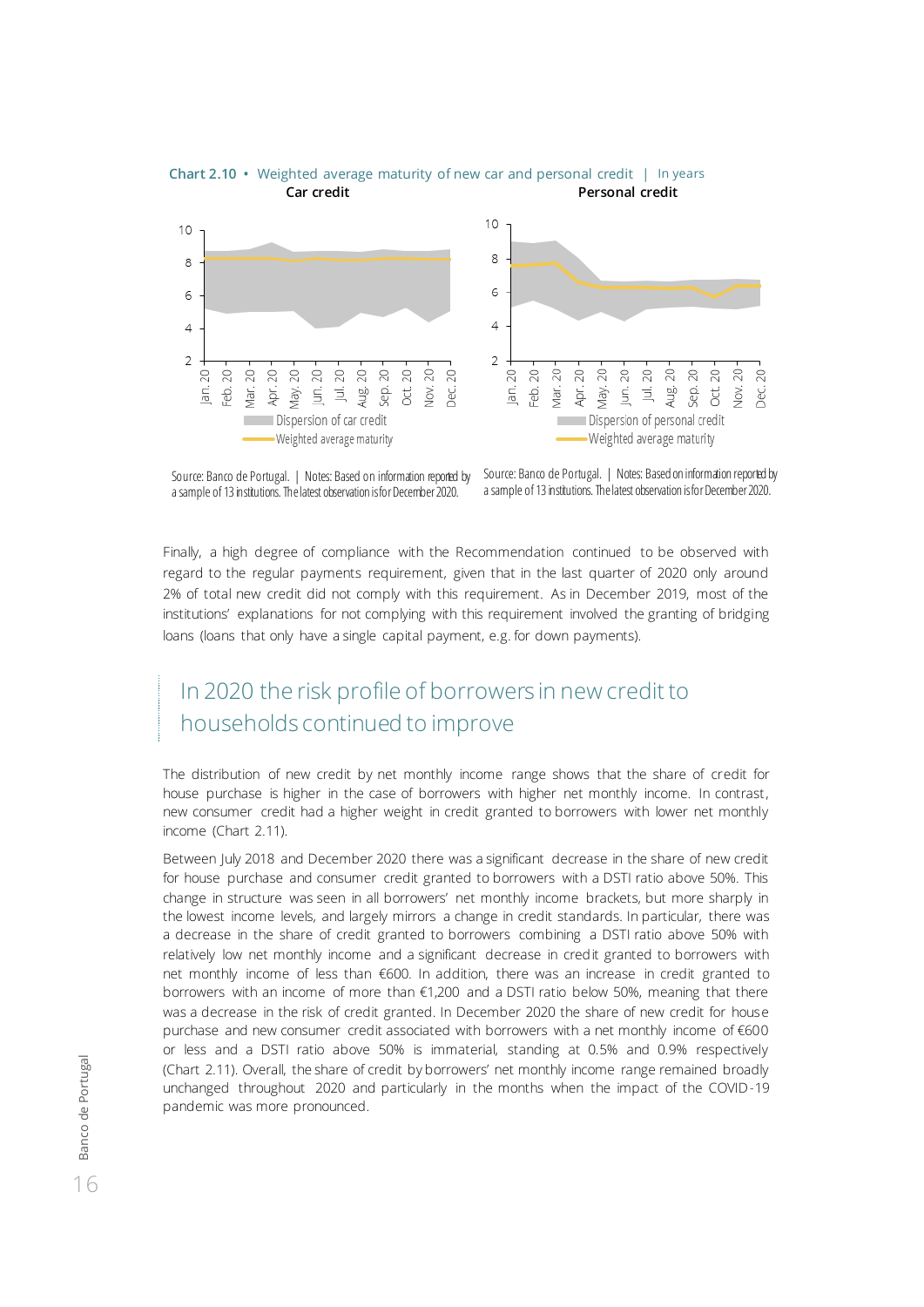New consumer credit was chiefly granted to borrowers with net monthly income brackets between €600 and €2,400. Coupled with an improvement in the risk profile of business between July 2018 and December 2020, there was a downward trend in consumer credit granted to borrowers with net monthly income of less than €1,200, against an increase in credit to borrowers with income between €1,200 and €2,400. Over the course of 2020, new credit for house purchase was chiefly granted to borrowers with net monthly income of more than €1,200, thus consolidating the trends observed in previous years.



**Chart 2.11 •** New credit by interval of DSTI ratio and net monthly income of borrowers | Per cent

In 2020 there were still no significant changes in the distribution of new credit for house purchase by borrower age. Credit for house purchase continued overall to be granted to borrowers aged 30-40 and was residual in the age range below 20 and over 70 years.

The risk profile of borrowers of credit for house purchase continued to improve noticeably since the entry into force of the Recommendation, considering the combination of the DSTI and LTV ratios. This improvement is shown in the analysis of developments in the share of credit granted to higher-risk borrowers, which declined significantly since July 2018. In the same month, the share of loans with a high risk profile was 35%, dropping to 4% in the fourth quarter of 2019 and 3% a year later. This was accompanied by an increase in the share of credit for house purchase granted to borrowers with a low risk profile: from 45% in July 2018 and in the fourth quarter of 2019 to 47% in the fourth quarter of 2020. In turn, credit to borrowers with an intermediate risk profile rose significantly, from 20% in July 2018 to 51% in the fourth quarter of 2019, with virtually no changes in the fourth quarter of 2020. Thus, in new credit for house purchase granted during the pandemic crisis period the borrowers' risk profile remained stable (Chart 2.12).

Source: Banco de Portugal. | Notes: Based on information reported by a sample of 13 institutions. The latest observation is for December 2020.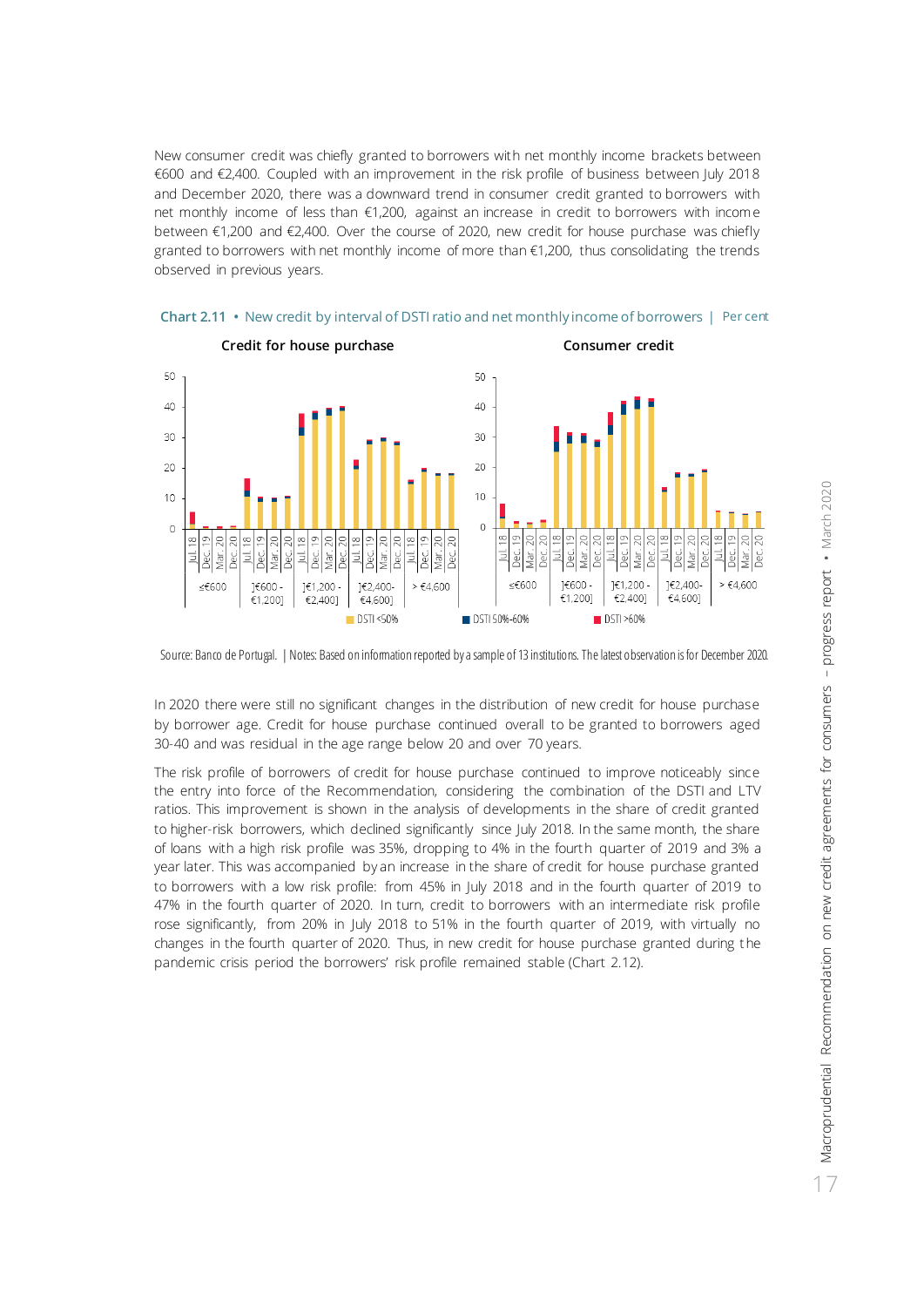

**Chart 2.12 •** Borrowers' risk profile in new credit for house purchase | Per cent

Source: Banco de Portugal. | Notes: Based on information reported by a sample of 13 institutions. Low risk: DSTI≤50% and LTV≤80%; High risk: DSTI> 60% and/or LTV>90%; Intermediate risk: other cases. The latest observation is for the fourth quarter of 2020.

### Credit outside the scope of the Recommendation evolved similarly to consumer credit segments within the scope of the Recommendation

Credit for an amount equal to or lower than the equivalent to tenfold the guaranteed monthly minimum wage, credit in the form of credit cards, credit facilities and also credit in the form of credit lines and current bank accounts fell quite considerably in April 2020, associated with the shock on economic activity arising from the pandemic. However, there was a significant recovery in three of the four segments in the remainder of the year under review. New business for an amount equal to or lower than the equivalent to tenfold the guaranteed monthly minimum wage appeared to stabilise well below the values recorded prior to the pandemic crisis. The value recorded in December 2020 accounted for around 65% of that recorded in December 2019 (Chart 2.13). This evolution was similar to that of consumer credit within the scope of the Recommendation and, in particular, to that of personal credit, which at the end of 2020 did not resume the level observed before the pandemic crisis.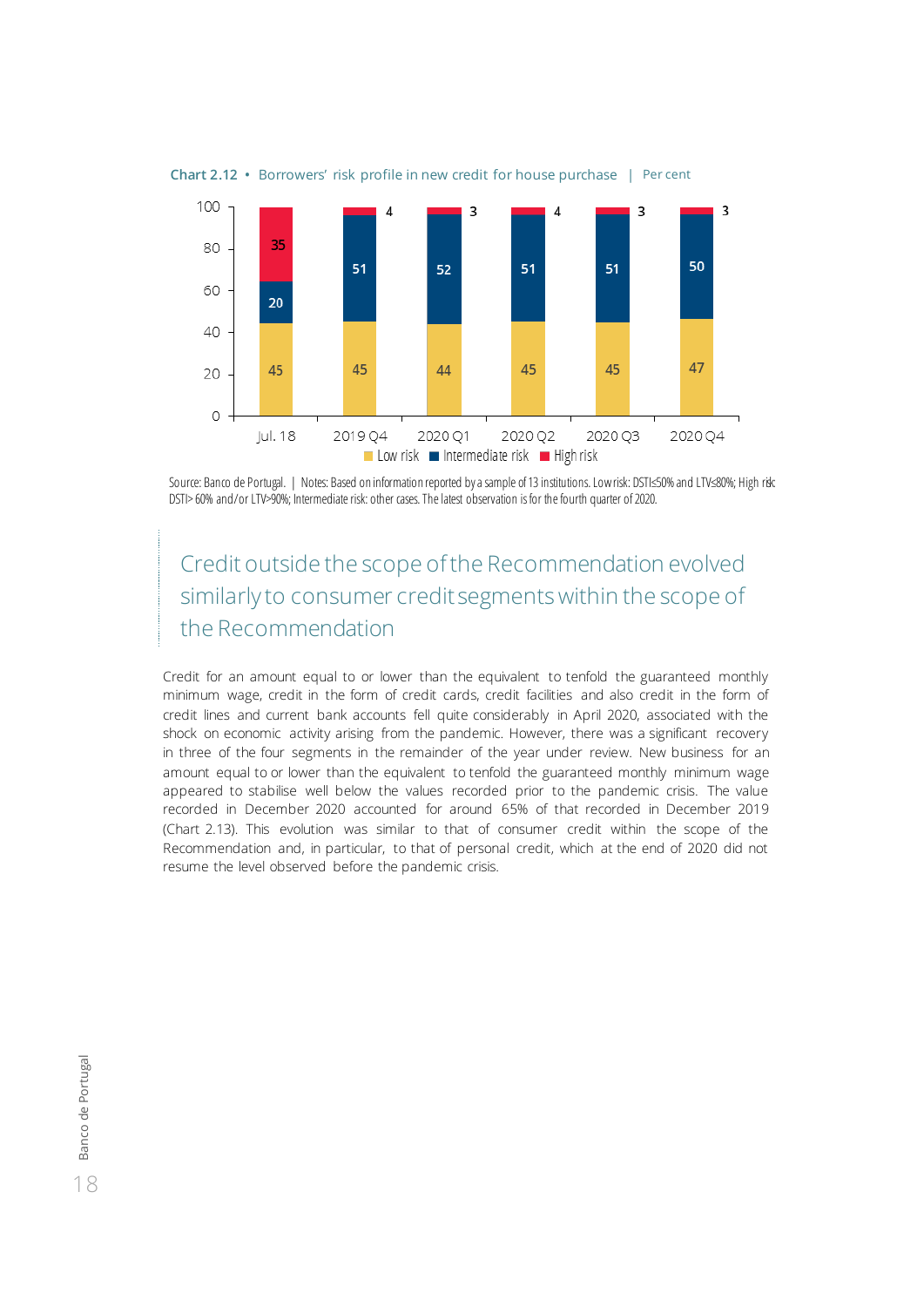

#### **Chart 2.13 •** New credit outside the scope of the Recommendation

Source: Banco de Portugal. | Notes: Based on information reported by a sample of 13 institutions. Committed amount for overdraft facilities, credit cards, credit lines and current accounts. The latest observation is for December 2020.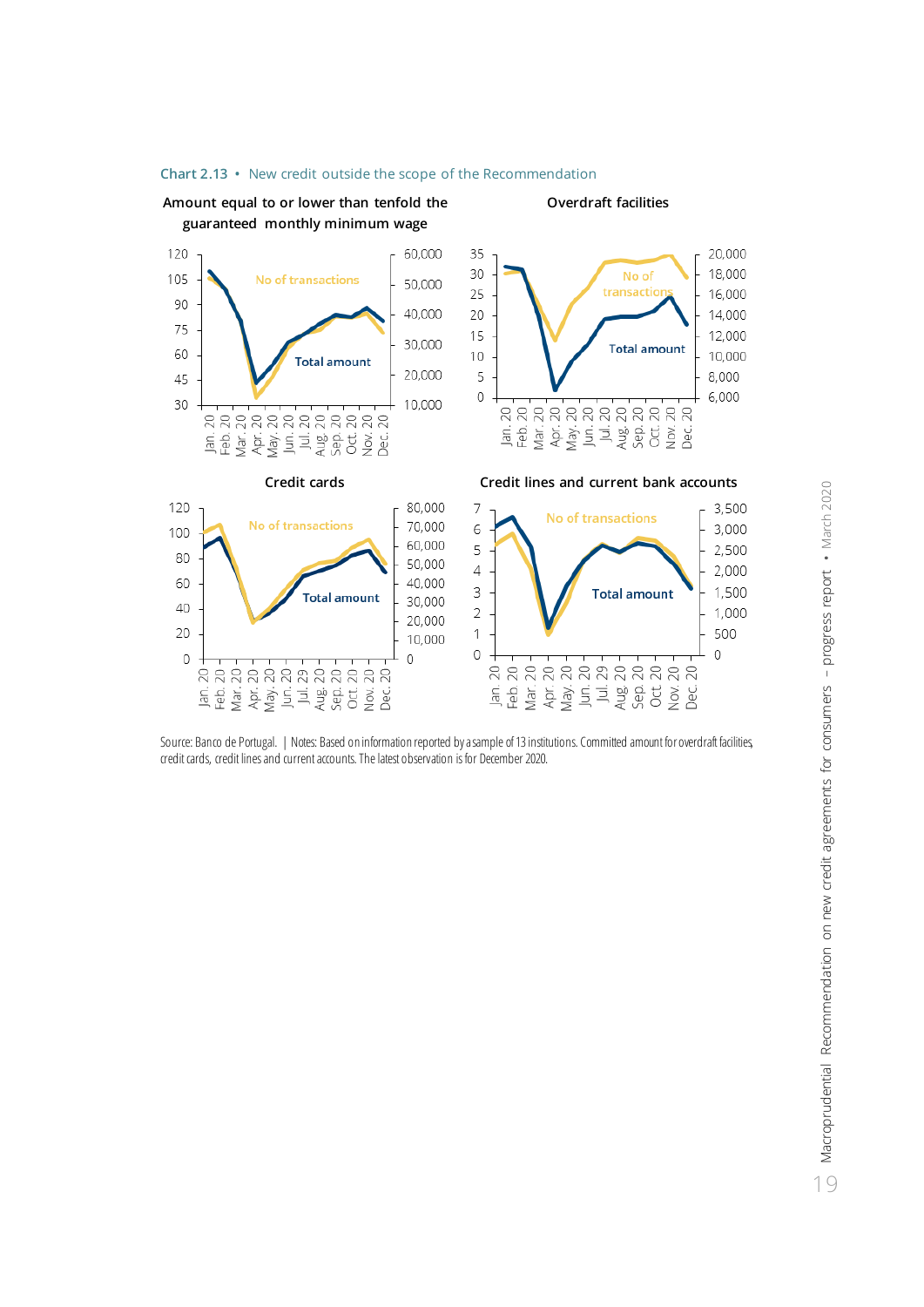# <span id="page-21-0"></span>**3** Assessing the efficacy of the macroprudential recommendation using an integrated micro-macro model

This chapter aims to assess the efficacy of the Recommendation, in particular the limits to the LTV ratio, the DSTI ratio and maturity. To this end, an assessment is undertaken of how the Recommendation's objective has been achieved and which other variables have been affected by the macroprudential measure.

This analysis takes into account the benefits of adopting the Recommendation, such as reducing borrowers' risk of default and the resilience of the financial system and households (first-order effects). On the other hand, short-term costs are assessed, namely the side effects on some macroeconomic variables, such as credit, the level of residential property prices and the level of unemployment. These two sets of impacts may trigger further effects, such as a lower debt servicing capacity of borrowers (increasing their probability of default), as well as a lower valuation of collateral (increasing loss given default) (second-order effects).

To this end, using data from the Portuguese Household Finance and Consumption Survey (*Inquérito à Situação Financeira das Famílias* – ISFF) with reference to 2017, a counterfactual analysis was carried out, substantiated in the estimation of the probability of default (PD) and loss given default (LGD) of borrowers (households), as well as the ensuing impact on the capital/resilience of credit institutions via credit-related potential losses recorded. Borrowers' risk parameters are estimated in a scenario in which the three limits are in place versus a scenario in which they are not, using an integrated micro-macro model, as developed by Gross and Población (2017).

As part of a typology of measures acting directly on the borrower (the so-called borrower-based measures – BBM), the Recommendation aims to improve the resilience of the financial system indirectly and over the medium term. The improvement in the borrowers' risk profile will tend to result in a decrease in expected losses associated with new credit via a decrease in PD and LGD.

The effectiveness of macroprudential measures, in particular BBM, has been the subject of a number of studies, ranging from those using more conceptual models, such as general equilibrium models (e.g. the Dynamic Stochastic General Equilibrium model - DSGE), to those using empirical methodologies. In general, these studies emphasise the benefits of implementing such measures, such as promoting social welfare, reducing borrowers' over-indebtedness and strengthening the resilience of credit institutions. A few side effects are also mentioned, such as a reduction in residential real estate prices and in the number of transactions, a decrease in credit growth, and some households moving to residential areas farther away from urban centres where housing prices are lower.

The data used for the above model stem mainly from the ISFF for household-level micro data and from macro databases such as those in the data warehouses of the European Central Bank (ECB) and the Organisation for Economic Co-operation and Development (OECD). Financial institutions' prudential and financial reporting data were also used.

The ISFF provides data on the financial situation and level of current expenditure, both at aggregate household level and at household-member level, such as: income, debt level, real and financial assets held, employment status, age, gender, level of education, place of birth, marital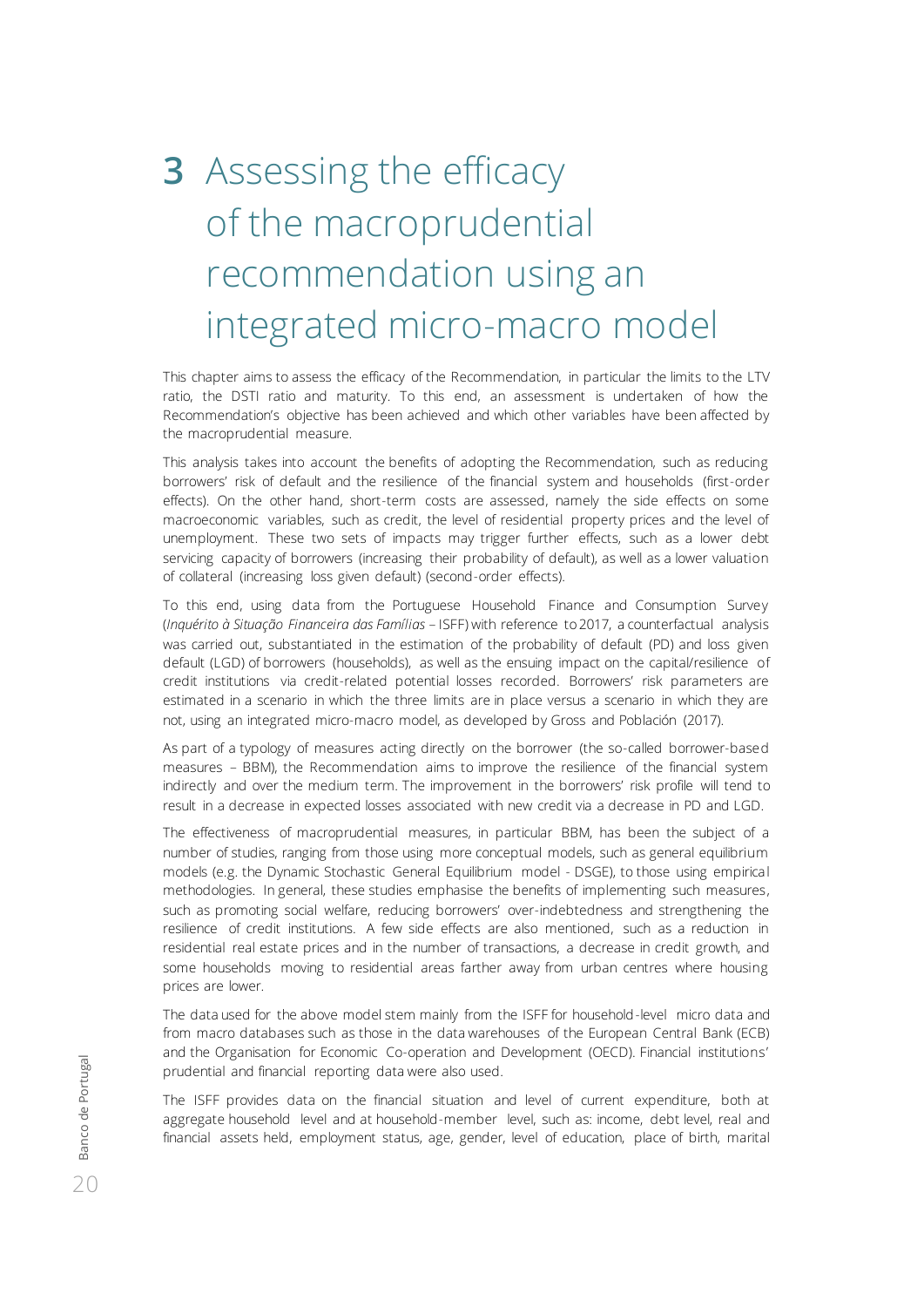status, among others. Based on these data, a balance sheet can be built for each household, consisting of assets (residential property, other real assets, deposits, bonds, stocks, units of investment funds, pension funds and the like, among others), liabilities (housing loans and/or consumer credit) and equity (resulting from the difference between assets and liabilities). Household labour income and household income from other assets, such as stocks, bonds, deposits and immovable property, as well as current expenses, are considered under some sort of 'Income Statement'.

The ISFF is held every three to four years (the first wave took place in 2010, the second in 2013 and the third in 2017). This analysis uses data from the latest wave (2017), i.e. before the implementation of the macroprudential measure under assessment. For further details of the characteristics of this survey and the main results of the 2017 wave, see Costa et al. (2020).

The ECB and OECD databases made it possible to build a quarterly series from the second quarter of 2009 (2009Q2) to the fourth quarter of 2017 (2017Q4) for the relevant macroeconomic and financial variables: unemployment rate, short-term (three-month) interest rate, stock index, compensation of employees, number of quarters an individual remains unemployed (duration of unemployment), housing prices, lending and deposit interest rates, and the volume of credit granted to the non-financial private sector (broken down into credit to households and credit to non-financial corporations). Finally, financial institutions' financial and prudential reports were used, as well as the Banco de Portugal's Central Credit Register, to obtain other types of data used in the model calibration, such as the default rate, LGD, capital ratios and the composition of domestic banks' portfolios.

In general, the model used in this analysis, which is composed of six modules, estimates two risk parameters for households (PD and LGD). These can be calculated with or without the implementation of limits to the LTV and DSTI ratios and to maturity, thus making it possible to measure the impact of their implementation. In a first stage, risk parameters calculated on the basis of micro data are affected by developments in macroeconomic and financial variables (unemployment rate, residential property prices, stock index, income per employee – includ ing wages, premia, income in kind paid by employers to employees – and credit to the non-financial private sector). Macroeconomic and financial variables define the evolution of micro data from each household's balance sheet (assets and liabilities). In a second stage, the shock on credit demand, by imposing limits on credit standards, in turn influences macroeconomic and financial variables, which have a negative impact on the risk parameters calculated in the first stage. This results from the impact of a scenario in which the macroprudential measure has been implemented, against one where no limits on credit standards are in place, which allows the effectiveness of this measure to be measured (Figure 3.1).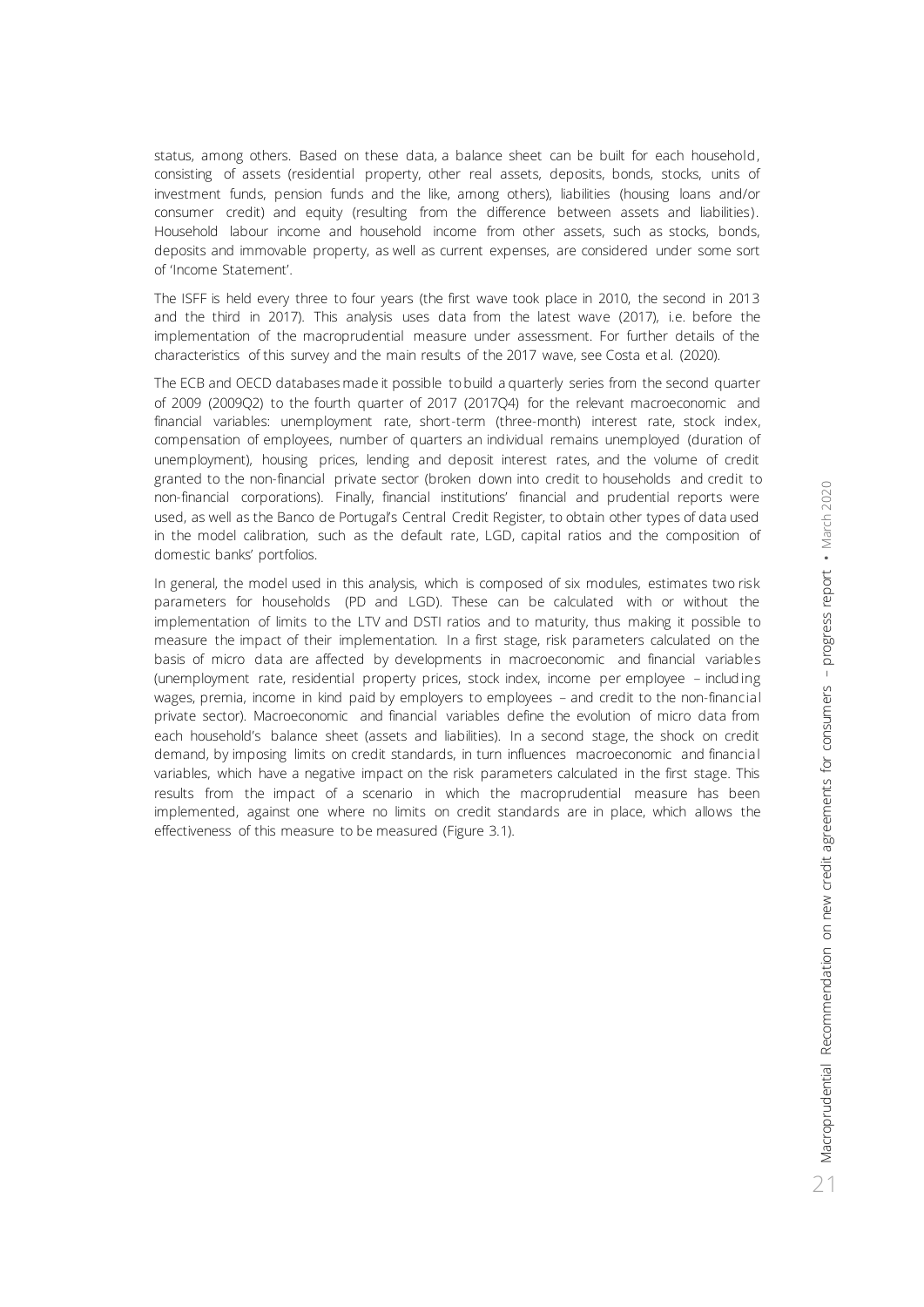**Figure 3.1 •** Integrated micro-macro model



This model comprises six modules. Module 1 aims to estimate the evolution of macroeconomic and financial variables, such as the unemployment rate, credit granted to the non-financial private sector, the three-month interest rate, residential real estate market prices, income per employee and the evolution of the stock index. For this purpose, an autoregressive model with a one-period lag is used, in which the evolution of each variable is explained by both its lags and the lags of the other variables. Based on the estimated model, which contains six equations, a stochastic model was used to generate a set of behaviour patterns (1,000) for each variable, for a horizon of 16 quarters.

Module 2 calculates the probability of an individual being unemployed/employed according to his/her socio-demographic characteristics, such as age, gender, marital status, level of education and place of birth, using a logit model.

In module 3 two adjustments are made. The first aims to calibrate the level of unemployment obtained from the micro model (module 2), so that is moves closer to the value of the unemployment rate recorded at macro level, changing the parameter associated with the constant resulting from the logit model. The second adjustment aims to match the duration of unemployment resulting from the micro model to the estimated duration at macro level that can be found in databases aggregated by country.

In module 4 households' PD and LGD are calculated. The criterion for a given household to enter into default is insufficient income and assets to meet the instalments associated with the respective indebtedness level. Income comprises all that originates in the employment relationship or the social benefit of unemployment. This depends on whether each of its members is employed or unemployed, the interest, dividends and valuation of assets such as bonds, stocks and investment fund units, as well as rents from real estate assets other than those intended for own and permanent residence, and interest from deposits. Income will evolve according to the projection for macroeconomic and financial variables resulting from the autoregressive model developed in module 1. A percentage for current expenditure is taken from the calculated income. If income is not sufficient to settle the instalments associated with household loans, assets may be used for this. A key aspect of the default rate of households is the probability of their members being unemployed (calculated at micro level in module 2 and adjusted to macro level through module 3), which results in a significant reduction in their incomes. In parallel, LGD is computed for households entering into default, taking into account the value of the loan collateral, which evolves according to developments estimated for residential real estate market prices and derives from module 1.

In module 5 the parameters estimated in module 4 (PD and LGD) are recalculated, this time under a scenario where there are limits to the LTV and DSTI ratios and to maturity, excluding credit that does not comply with these three limits taken together (first-order effects). In this scenario there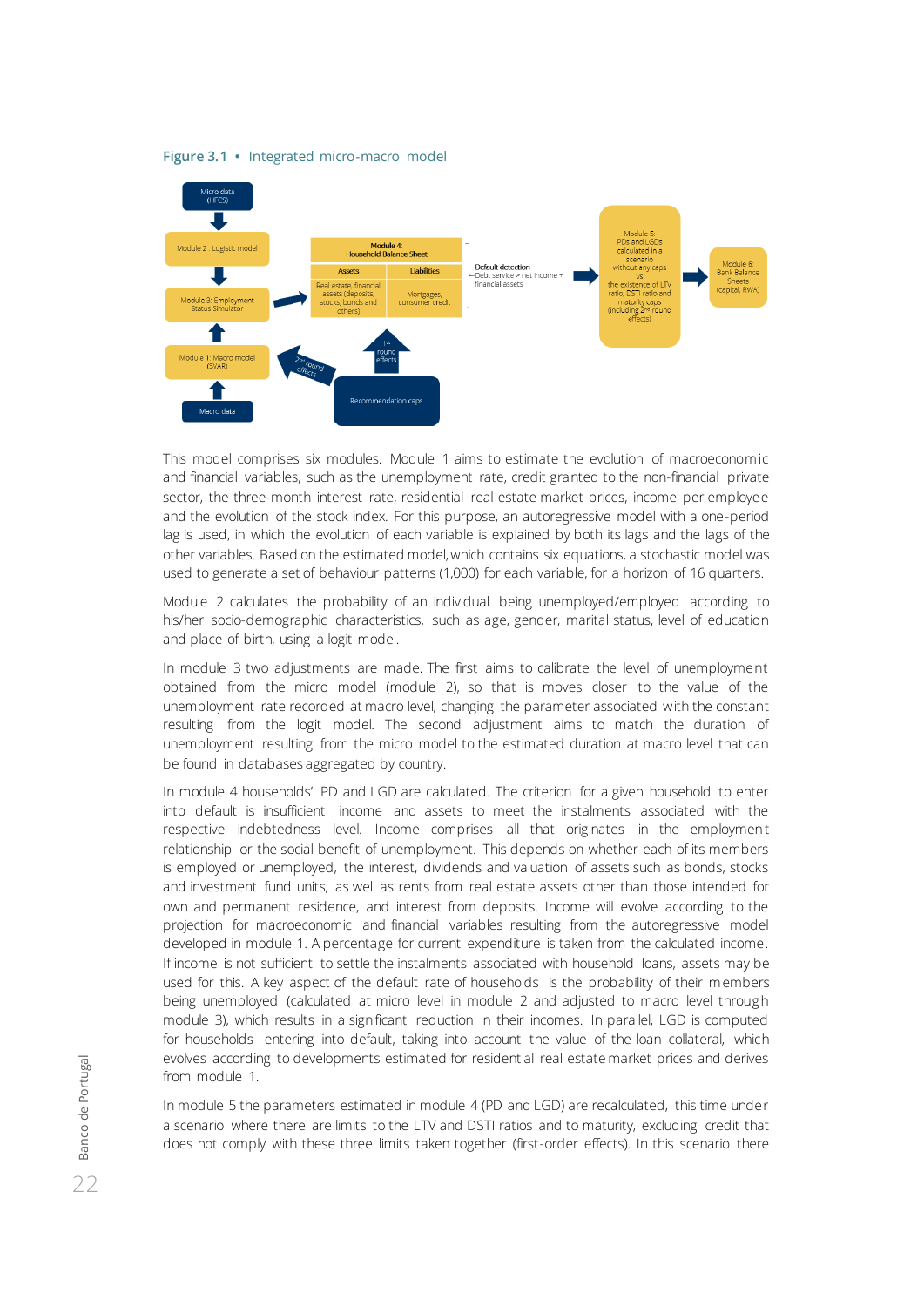is a reduction in credit to the non-financial private sector, which in turn will negatively influence developments in the unemployment rate at micro and macro level (modules 1 and 3), ultimately leading to a deterioration in the risk parameters of households (PD and LGD) (second-ord er effects). Thus, the net benefit of the macroprudential measure is a result of the direct effects from the reduction of credit to higher-risk borrowers on the reduction of PDs and LGDs (first-order effects), less indirect effects. These result from the potential increase in PDs and LGDs, caused by the impact of credit reduction on the other macroeconomic variables, in particular on the unemployment rate (PD) and on the evolution of prices in the residential real estate market (LGD) (second-order effects).

Finally, the impact on the banking system's average total capital ratio is estimated in module 6. It results from both the effect on the numerator (own funds), through the impact of credit losses, and the spillover on the denominator, through the impact on the amount of credit in default net of impairments, which has a higher risk weight than credit that is not in default. For this purpose it was necessary to take into account the proportion in the Portuguese case of the portfolio of credit for house purchase that is subject to the internal ratings method and the one whose minimum capital requirements are computed using the standard method.

In view of the original model developed by Gross and Población (2017), some adaptations were made, namely: (i) calculation of the DSTI ratio according to the macroprudential Recommendation, i.e. with a shock on the income of the borrower(s), considering a reduction in income in the case of a borrower aged 70 and over at the planned expiry of the agreement, and with a shock on the debt service, considering the impact of an interest rate rise in the case of variable and mixed interest rate agreements, and (ii) inclusion of limits to the maturity of loans granted for house purchase.

According to the integrated micro-macro model used in this study, the imposition of the macroprudential measure reduces PDs and LGDs by 0.15 p.p. and 19.5 p.p. respectively (Table 3.1). This result only took into account 2017, this year being the last of the  $3^{rd}$  wave of the ISFF and hence closest to the date of implementation of the macroprudential Recommendation (2018). As there is a reduction in PDs and LGDs, in the light of the scenario without a macroprudential measure there is evidence that the benefits of the measure (first-order effects) outweigh its second-order effects.

|      | Impact of the macroprudential measure |  |  |
|------|---------------------------------------|--|--|
| - PD | $-0.15$                               |  |  |
| LGD  | $-195$                                |  |  |

#### **Table 3.1 •** Impact of the macroprudential measure on PDs and LGDs | In percentage points

Source: Banco de Portugal. | Notes: In this study the macroprudential Recommendation is calibrated as: (i) limit of 90% to the LTV ratio, (ii) limit of 50% to the DSTI ratio, with shocks on the numerator and the denominator and (iii) 40-year limit to the maturity of loans granted for house purchase.

The macroprudential measure had a positive impact on the banking system's capital ratio. More specifically, the integrated micro-macro model suggested a 0.74 p.p. increase in the banking system's capital ratio resulting from the measure (Chart 3.1). Both the numerator and the denominator contributed to this evolution of the capital ratio.

The introduction of the macroprudential measure led to a reduction in credit losses under the scenario with the measure in place, against the scenario with no measure. In addition, the introduction of the measure led to a reduction in risk weights for credit secured by residential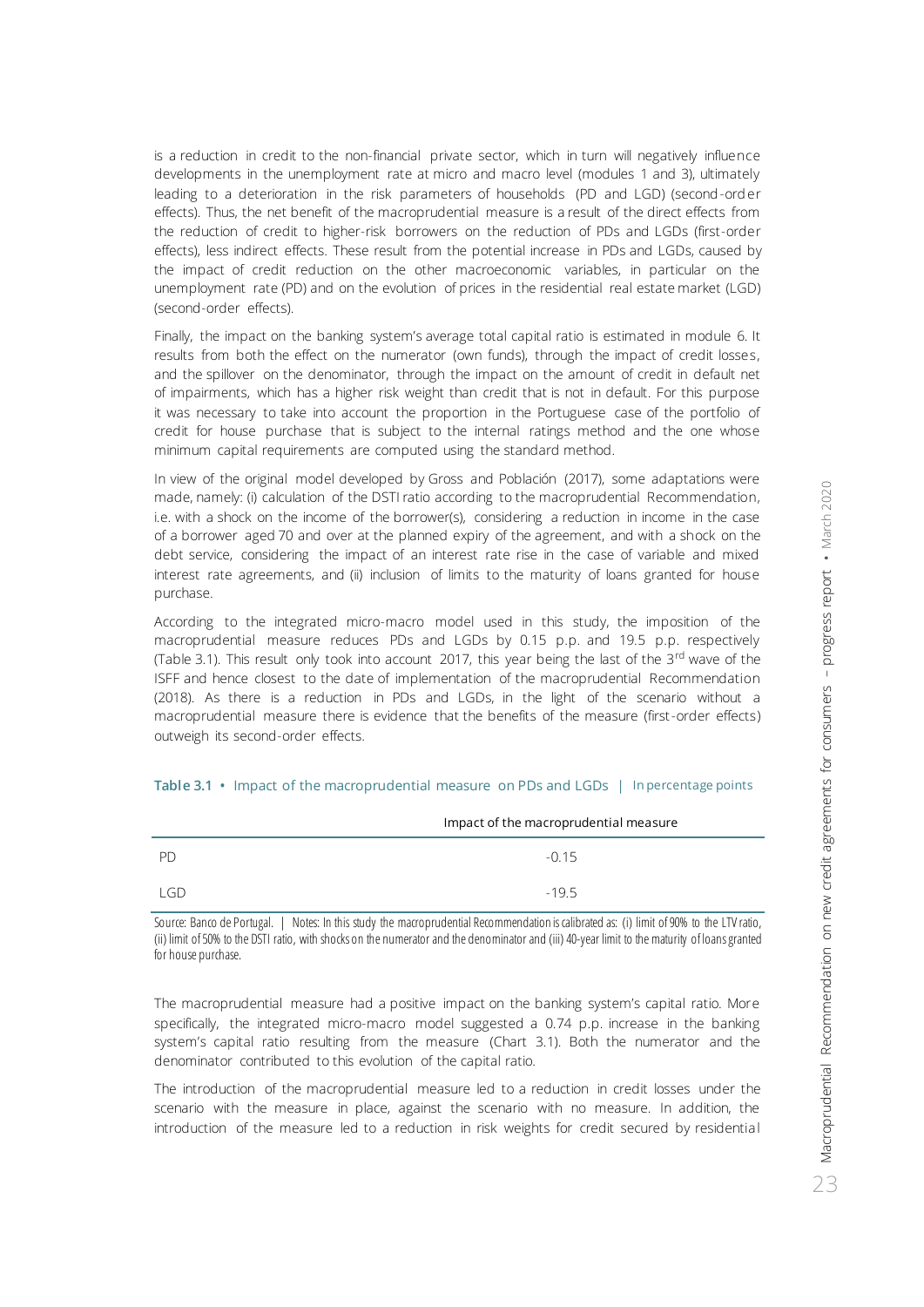immovable property and to a reduction in credit to higher-risk borrowers, given the tightening of credit standards.



**Chart 3.1 •** Three-year cumulative effect of the macroprudential measure on the banking system's capital ratio | In percentage points

Source: Banco de Portugal.

Hence, this analysis suggests that the macroprudential measure increases the resilience of households and the banking system, contributing to the reduction of borrowers' risk and the resilience of credit institutions, in line with the results obtained by Gross and Población (2017) and Pavol et al. (2020).

These results are also in line with the analysis by the European Systemic Risk Board published on 23 September 2019 within the scope of an EEA-wide assessment of medium-term risks and vulnerabilities in the residential real estate sector in all EU Member States, Liechtenstein, Iceland and Norway. The [macroprudential Recommendation on new credit agreements for consumers](https://www.bportugal.pt/en/page/ltv-dsti-and-maturity-limits) adopted by the Banco de Portugal was deemed to be appropriate and sufficient to mitigate the risks identified.

Some caveats of the analysis concern the use of a survey with a limited number of observations, whose characteristics may not exactly match the credit business under review, and lacking some information to calculate the limits in accordance with the Recommendation. This relates in particular to the LTV ratio, for which only a value for the immovable property is available, there being no indication whether it is the appraisal value or the purchase price.